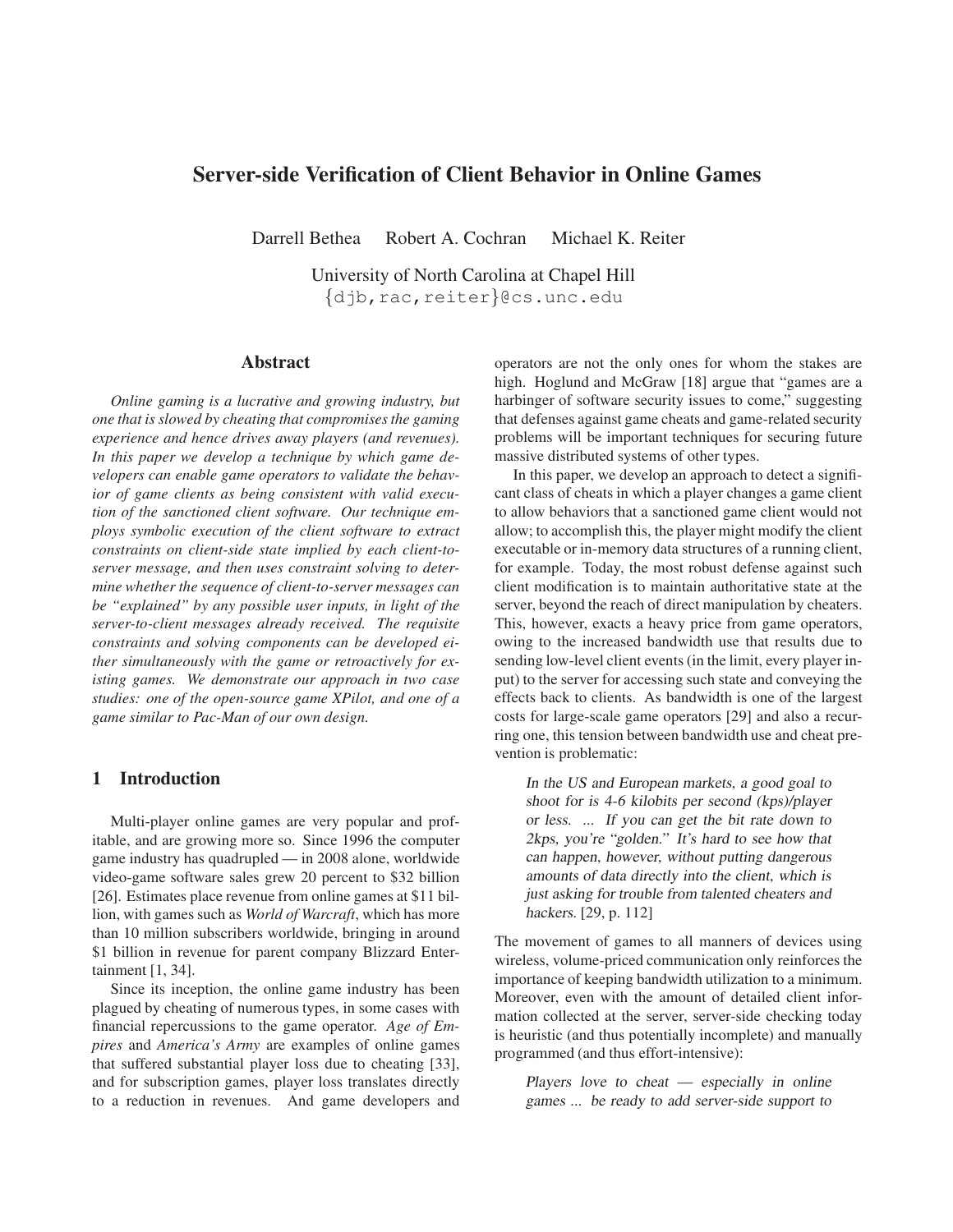prevent user cheating with methods that you were not able to predict. [17]

In this paper we demonstrate a technique to detect any type of cheating that causes the client to exhibit behavior, as seen by the server, that is inconsistent with the sanctioned client software and the game state known at the server. That is, our approach discerns whether there was *any possible sequence* of user inputs to the sanctioned client software that could have given rise to each message received at the server, given what the server knew about the game client based on previous messages from the client and the messages the server sent to the client. In doing so, our approach remedies the previously heuristic and manual construction of server-side checks. Moreover, our approach potentially enables new game designs that reduce bandwidth use by placing more authoritative state at the client, since our approach verifies that the client's behavior is consistent with legal management of that state. While reducing the interaction with the client will generally increase the computational cost of our verification, the verification need not be done on the critical path of game play, and can be performed selectively (e.g., only for suspected or winning players). Moreover, it can benefit from the dramatic growth of inexpensive computing power (larger numbers of cores) in game-operator server farms.

Our strategy exploits the fact that game clients are often structured as an event loop that processes user inputs, server messages, or other events in the context of current game state, and then sends an update to the server on the basis of its processing. We symbolically execute the loop to derive a predicate that characterizes the effects of the loop, and specifically the update sent to the server, as a function of its inputs and game state. By partially instantiating these predicates on the basis of the actual messages the server receives from a client and what the server previously sent to the client, a *verifier* can then use a constraint solver to determine whether the resulting predicate is satisfiable. If so, then this indicates that the messages are consistent with proper client execution — i.e., there were *some* user inputs that could have yielded these messages.

We demonstrate our approach with two case studies. In the first, we apply our technique to the open-source game *XPilot*. Because *XPilot* was developed as is commonplace today, i.e., with low-level client events being sent to the server, this case study does not fully illustrate the strengths of our approach. However, it does demonstrate the (few) ways in which we found it necessary to adapt *XPilot* to use our technique efficiently and to allow for the realities of modern gaming, such as message loss on the network. For the second case study, we use a game of our own design that is similar to *Pac-Man* but that has features to better exercise our technique. Together, these two case studies illustrate the limits and benefits of our approach and serve

as guidance for game developers who are considering using this technique for detecting cheating in their games.

# **2 Related Work**

Detecting the misbehavior of remote clients in a clientserver application is an area that has received considerable attention. One strategy, of which ours is a special case, is to construct a model of proper client behavior against which actual client behaviors are compared. Giffin et al. [14] developed such an approach for validating remote system calls back to the home server from computations outsourced to (potentially untrusted) worker machines. In that work, remote system calls are compared to a control flow model generated from the binary code of the outsourced computation, specifically either a non-deterministic finite-state automaton or a push-down automaton that mirrors the flow of control in the executable. A more recent example is work by Guha et al. [16]: through static analysis of the client portion of Ajax web applications (HTML and JavaScript), their system constructs a control-flow graph for the client that describes the sequences of URLs that the client-side program can invoke. Any request that does not conform to this graph is then flagged as potentially malicious.

The technique we develop here follows this paradigm. We similarly use analysis (in our case, of source code) to develop a model of client behavior, against which inputs (messages from the client) are compared. The primary differentiator of our approach from previous works is soundness: only sequences of client messages that could have actually been produced through valid client execution, on the inputs sent by the server, will be accepted. This precision is accomplished though our use of symbolic execution to derive the complete implications of each message value to the client-side state. While this would hardly be tractable for any arbitrary client-server application, the control-loop structure of game clients and the frequent communication that is typically necessary for game play bounds the amount of uncertainty that the verifier faces in checking the client's messages.

A different approach to protecting against client misbehavior in client-server settings is to ensure that clients manage no authoritative state that could affect the server or the larger application; as discussed in the introduction, this is commonplace today for games. A recent system for implementing web applications to have this property is Swift [9], for example. The extreme of this approach is for the client to simply forward all unseen inputs (e.g., user inputs) to the server, where a trusted copy of the client-side computation acts on these inputs directly; e.g., this is implemented for Web 2.0 applications in the Ripley system [35]. In contrast, our approach detects any client behavior that is inconsistent with legal client execution, without requiring that all low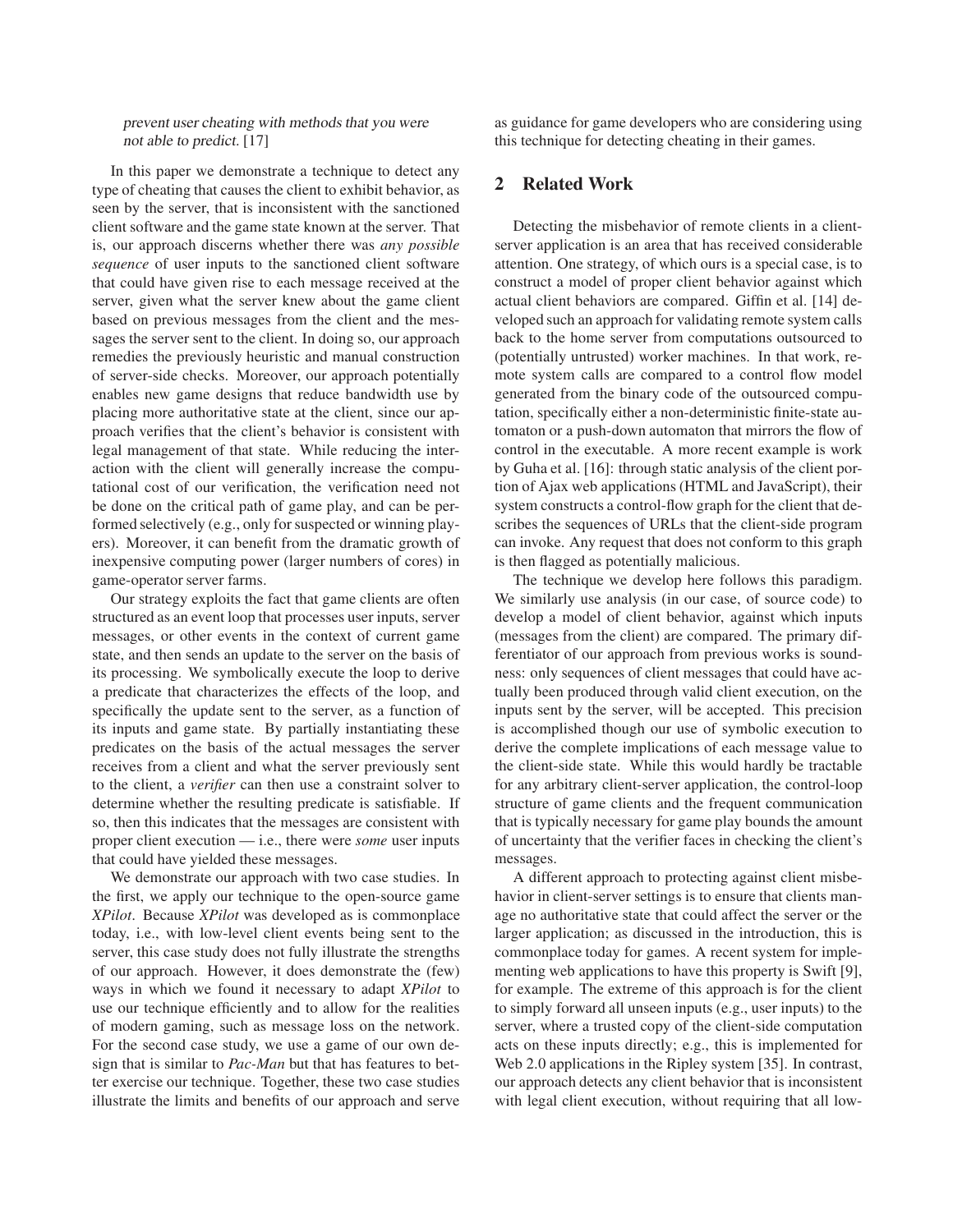level events be sent to the server. Our approach also represents a middle ground in terms of programmer effort between automatic partitioning, which can require extensive manual annotation of the program [9], and client replication on the server, which requires none. In our case studies, we found that our approach was largely automatic but did require manual tuning in some cases to be efficient.

If the preceding approach can be viewed as a "pessimistic" way of eliminating trust in the client to manage authoritative state, one might say an "optimistic" version was proposed by Jha et al. [21]. Instead of moving authoritative state to a trusted server, a trusted *audit server* probabilistically audits the management of authoritative state at the client. In this approach, each game client periodically commits to its complete state by sending a cryptographic hash of it to the audit server. If later challenged by the audit server, the client turns over the requested committed state and all information (client-to-server and server-toclient updates, user inputs) needed to re-trace and validate the client's behavior between this state and the next committed state. This approach, however, introduces additional costs to the client in the form of increased computation (to cryptographically hash game state, which can be sizable), storage (to retain the information needed to respond to an audit), and bandwidth (to transmit that information in the event of an audit); our approach introduces none of these, and can even enable bandwidth savings. Moreover, verification of clients in this scheme must be done *during* game play, since clients cannot retain the needed information forever. In contrast, our approach supports auditing at any time in the future by the game operator, provided that it records the needed messages (to which it already has access).

Other work on defeating cheating specifically in online games comes in many flavors. Useful surveys of the problem are due to Yan and Randell [40], Lyhyaoui et al. [25], and Webb and Soh [38]. One common approach to defeat a variety of cheats involves augmenting the client-side computer with monitoring functionality to perform cheat detection (e.g., *PunkBuster* and [11, 12, 23, 28, 31]). Such approaches require consideration of how to defend this functionality from tampering, and some commercial examples have met with resistance from the user community (e.g., *World of Warcraft*'s *Warden*, see [37]). In contrast, our approach requires that no monitoring functionality be added to clients. Other work focuses on wholly different cheats than we consider here. One example is game "bots" that perform certain repetitive or precise tasks in place of human gamers [7, 31, 39, 8, 27]. Bots that utilize the sanctioned game client to do so (as many do) will go undetected by our scheme, since the client behavior as seen by the server could have been performed by the sanctioned game client on inputs from a real human user (albeit an especially skilled or patient one). Another cheat that has received significant attention occurs when clients delay or suppress reporting (and choosing) their own actions for a game step until after learning what others have chosen in that step (e.g., [2, 10]). Such attacks can also go unnoticed by our techniques, if such delay or suppression could be explained by factors (e.g., network congestion) other than client modification. Our techniques are compatible with all proposed defenses of which we are aware for both game bots and delay/suppression, and so can be used together with them. Finally, various works have examined security specifically for peer-to-peer games, e.g., using peer-based auditing [15, 20, 22]. Our technique may be applicable in some peer-to-peer auditing schemes, but we focus on the client-server setting here.

Our approach to validating client-side execution utilizes symbolic execution, a technique that has seen significant interest in the security community for generating vulnerability signatures [3], generating inputs that will induce error conditions [6, 41], automating mimicry attacks [24], and optimizing privacy-preserving computations [36], to name a few. A recent approach to generating weakest preconditions has shown promise as a more efficient alternative to symbolic execution in some applications [4], and we plan to investigate the application of this technique to our problem to make client checking even more efficient.

### **3 Goals, Assumptions and Limitations**

The defense that we develop in this paper addresses a class of game cheats that Webb and Soh term *Invalid commands*:

Usually implemented by modifying the game client, the invalid command cheat results in the cheater sending commands that are not possible with an unmodified game client. Examples include giving the cheater's avatar great strength or speed. This may also be implemented by modifying the game executable or data files. Many games suffer this form of cheating, including console games such as *Gears of War*. [38, §4.2.3]

Importantly, our technique will even detect commands that are invalid in light of the history of the client's previous behaviors witnessed by the game server, even if those commands could have been valid in some other execution. Simply put, our approach will detect any client game play that is impossible to observe from the sanctioned client software.

We designed our cheat detection technique primarily for use by game developers. As we present and evaluate our approach, it requires access to source code for the game, though potentially a similar approach could be developed with access to only the game executable. The approach should be attractive to game developers because it can save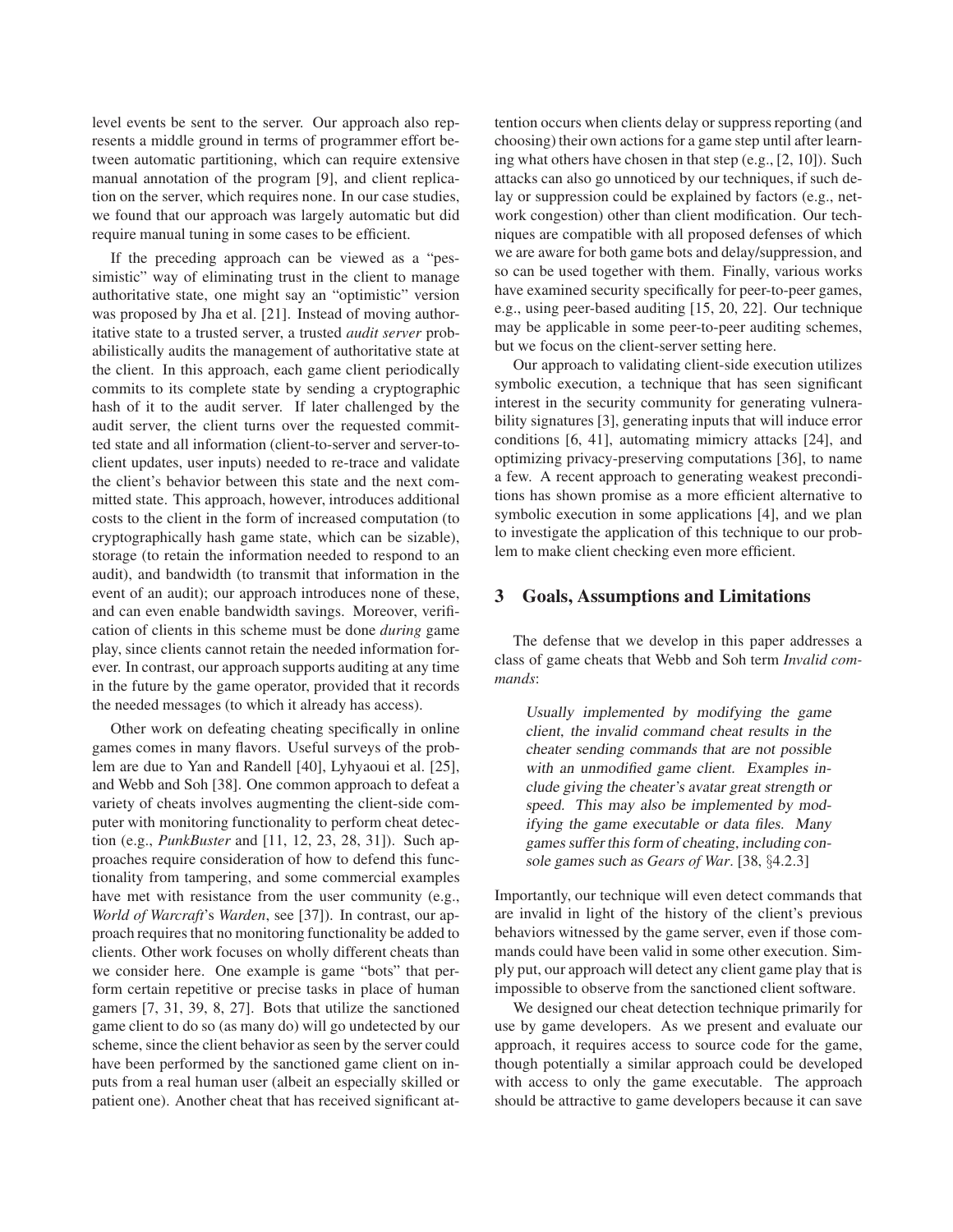them significant effort in implementing customized serverside verification of client behaviors. Our approach is comprehensive and largely automatic; in our case study described in §5, we needed only modest adaptations to an existing open-source game.

In order for detection to be efficient, our technique depends on certain assumptions about the structure of the game client. We assume in this paper that the game client is structured as a loop that processes inputs (user inputs, or messages from the game server) and that updates the game server about certain aspects of its status that are necessary for multiplayer game play (e.g., the client's current location on a game map, so that the server can update other players in the game with that location). Updates from the client to the server need not be in exact one-to-one correspondence to loop iterations. However, as the number of loop iterations that execute without sending updates increases, the uncertainty in the verifier's "model" of the client state also generally increases. This increase will induce greater serverside computation in verifying that future updates from the client are consistent with past ones. As we will see in §5, it is useful for these updates from the client to indicate which server-to-client messages the client has received, but importantly, the information sent by the client need not include the user inputs or a full account of its relevant state. Indeed, it is this information that a game client would typically send today, and that we permit the client to elide in our approach.

Due to the scope of what it tries to detect, however, our technique has some limitations that are immediately evident. First, our technique will not detect cheats that are permitted by the sanctioned client software due to bugs. Second, modifications to the game client that do not change its behavior as seen at the server will go unnoticed by our technique. For example, any action that is possible to perform will be accepted, and so cheating by modifying the client program to make difficult (but possible) actions easy will go undetected. Put in a more positive light, however, this means that our technique has no false alarms, assuming that symbolic execution successfully explores all paths through the client. As another example, a client modification that discloses information to the player that should be hidden, e.g., such as a common cheat that uncovers parts of the game map that should be obscured, will go unnoticed by our technique. In the limit, a player could write his own version of the game client from scratch and still go undetected, provided that the behaviors it emits, as witnessed by the server, are a subset of those that the sanctioned client software could emit.

### **4 Our Approach**

Our detection mechanism analyzes client output (as seen by the game server) and determines whether that output

could in fact have been produced by a valid game client. Toward that end, a key step of our approach is to profile the game client's source code using symbolic execution and then use the results in our analysis of observed client outputs. We begin with a summary of symbolic execution in §4.1, and then discuss its application in our context in §4.2– §4.6. The symbolic execution engine that we use in our work is KLEE [5], with some modifications to make it more suitable for our task.

Before we continue, we clarify our use of certain terminology. Below, when we refer to a *valid* client, we mean a client that faithfully executes a sanctioned game-client program (and does not interfere with its behavior). Values or messages are then valid if they could have been emitted by a valid game client.

#### **4.1 Symbolic Execution**

Symbolic execution is a way of "executing" a program while exploring all execution paths, for example to find bugs in the program. Symbolic execution works by executing the software with its initial inputs specially marked so they are allowed to be "anything" — the memory regions of the input are marked as symbolic and are not given any initial value. The program is executed step-by-step, building constraints on the symbolic variables based on the program's operations on those variables. For example, if the program sets  $a \leftarrow b + c$ , where a, b, and c are all marked as symbolic, then after the operation, there will be a new logical constraint on the value of  $a$  that states that it must equal the sum of  $b$  and  $c$ . When the program conditionally branches on a symbolic value, execution forks and both program branches are followed, with the true branch forming a constraint that the symbolic value evaluates to true and the false branch forming the opposite constraint. Using this strategy, symbolic execution attempts to follow every possible code path in the target program, building a constraint for each one that must hold on execution of that path.

Symbolic execution can help locate software bugs by providing constraints that enable a constraint solver (KLEE uses STP [13]) to generate concrete inputs that cause errors to occur. For example, if execution reaches an error condition (or a state thought to be "impossible"), then a constraint solver can use the constraints associated with that path to solve for a concrete input value which triggers the error condition. Having a concrete input that reliably reproduces an error is a great help when trying to correct the bug in the source code.

# **4.2 Generating Constraints**

The first step of our technique is identifying the main event loop of the game client and all of its associated client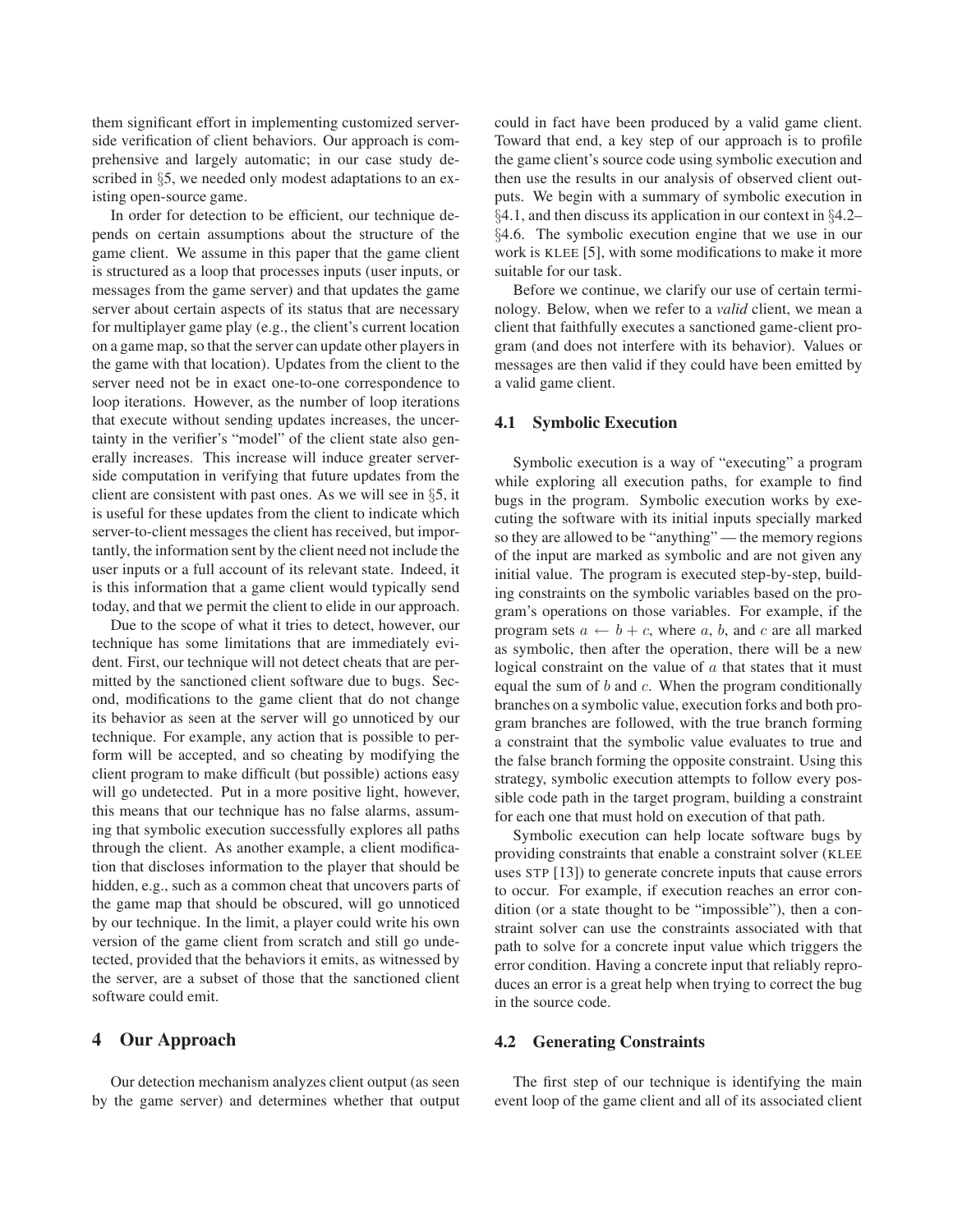state, which should include any global memory, memory that is a function of the client input, and memory that holds data received from the network. These state variables are then provided to the symbolic execution tool, which is used to generate a constraint for each path through the loop in a single round. These constraints are thus referred to as *round constraints*.

```
100: loc \leftarrow 0;
101:
102: while true do
103: key \leftarrow \text{readkey}();
104: if key = ESC then<br>105: endgame();
           endgame();
106: else if key = \uparrow \uparrow then
107: loc \leftarrow loc + 1;108: else if key = '↓' then
109: loc \leftarrow loc - 1;110: end if
111: sendlocation(loc);
112: end while
 (a) A toy game client . . .
                                        200: prev\_loc \leftarrow symbolic;
                                        201: loc \leftarrow prevLoc;202: while true do
                                        203: key \leftarrow symbolic;
                                        204: if key = ESC then<br>205: endgame();
                                                   endgame();
                                        206: else if key = \uparrow \uparrow then
                                        207: loc \leftarrow loc + 1;208: else if key = \downarrow then
                                        209: loc \leftarrow loc - 1;210: end if
                                       211: breakpoint;
                                        212: end while
                                         (b) . . . instrumented to run sym-
                                              bolically
```
#### **Figure 1. Example game client**

For example, consider the toy game client in Figure 1(a). This client reads a keystroke from the user and either increments or decrements the value of the location variable loc based on the key that was read. The new location value is then sent to the server, and the client loops to read a new key from the user. Although a toy example, one can imagine it forming the basis for a *Pong* client.

To prepare for symbolic execution, we modify the program slightly, as shown in Figure 1(b). First, we initialize the variable  $key$  not with a concrete input value read from the user (line 103) but instead as an unconstrained symbolic variable (line 203). We then replace the instruction to send output to the server (line 111) with a breakpoint in the symbolic execution (line 211). Finally, we create a new symbolic state variable, *prev\_loc* (line 200), which will represent the game state up to this point in the execution. The state variable loc will be initialized to this previous state (line 201).

Symbolically executing this modified program, we see that there are four possible paths through the main loop that the client could take in any given round. In the first possible path,  $key$  is ESC, and the game ends. Note that this branch never reaches the breakpoint. The second and third possible paths are taken when  $key$  is equal to ' $\uparrow$ ' and ' $\downarrow$ ', respectively. The final path is taken when  $key$  is none of the aforementioned keys. These last three paths all terminate at the breakpoint.

Via symbolic execution, the verifier can obtain the constraints for all symbolic variables at the time each path reached the breakpoint. Because we artificially created prev loc during the instrumentation phase, it remains an unconstrained symbolic variable in all three cases. The state variable loc, however, is constrained differently on each of the three paths. In the case when  $key$  is equal to ' $\uparrow$ ', symbolic execution reports  $loc = prev\_loc + 1$  as the only constraint on *loc*. When key is equal to  $\downarrow$ , the constraint is that  $loc = prev\_loc - 1$ . And when  $key$  is not ' $\uparrow$ ', ' $\downarrow$ ', or ESC, the constraint is that  $loc = prev\_loc$ .

Therefore, there are three possible paths that can lead to a message being sent to the server. If the server receives a message from a client — and the client is a valid client — then the client must have taken one of these three paths. Since each path introduces a constraint on the value of loc as a function of its previous value, the verifier can take the disjunction of these constraints, along with the current and previous values of loc (which the server already knows) and see if they are all logically consistent. That is, the verifier can check to see if the change in values for loc match up to a possible path that a valid game client might have taken. If so, then this client is behaving according to the rules of a valid game client. The disjunction of round constraints in this case is:

$$
(loc = prev\_loc + 1) \vee
$$
  
\n
$$
(loc = prev\_loc - 1) \vee
$$
  
\n
$$
(loc = prev\_loc)
$$
 (1)

For example, suppose the verifier knows that the client reported on its previous turn that its loc was 8. If the client were to then report its new location as  $loc = 9$ , the verifier could simply check to see if the following is satisfiable:

$$
(prev\_loc = 8) \land (loc = 9) \land [(loc = prev\_loc + 1) \lor (loc = prev\_loc - 1) \lor (loc = prev\_loc - 1) \lor (loc = prev\_loc)
$$

Of course, it is satisfiable, meaning that the new value  $loc =$ 9 could in fact have been generated by a valid game client. Suppose, though, that in the next turn, the client reports his new position at  $loc = 12$ . Following the same algorithm, the verifier would check the satisfiability of

$$
(prev\_loc = 9) \land (loc = 12) \land [(loc = prev\_loc + 1) \lor (loc = prev\_loc - 1) \lor (loc = prev\_loc)
$$
)

Because these round constraints are *not* satisfiable, no valid game client could have produced the message  $loc = 12$  (in this context). Therefore, the verifier can safely conclude that the sender of that message is running an incompatible game client — is cheating.

There are also constraints associated with the variable key. We have omitted these here for clarity, showing only the constraints on loc. We have also omitted the constraints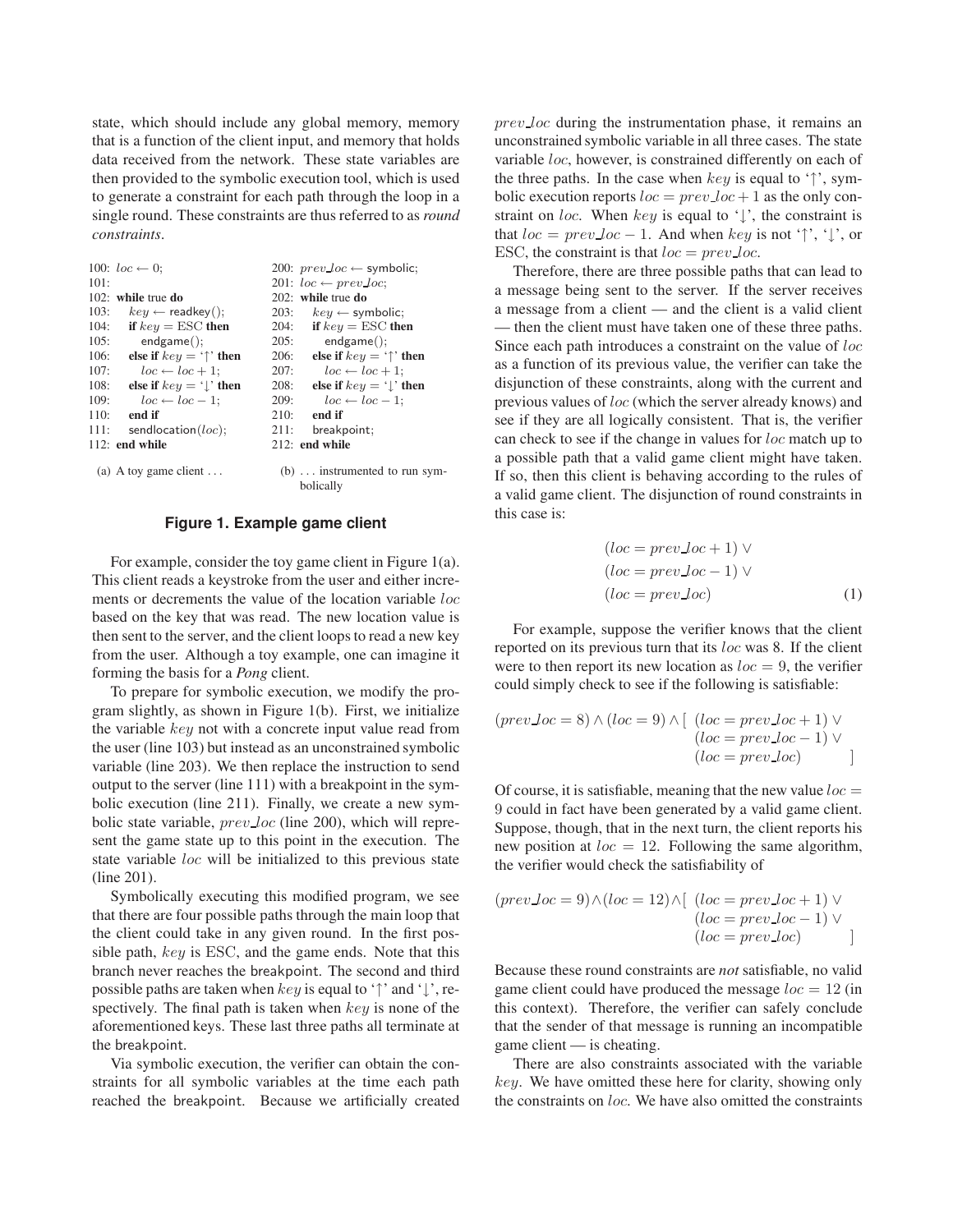generated by the preamble of the loop, which in this case are trivial (" $loc = 0$ ") but in general would be obtained by applying symbolic execution to the preamble separately. Had there been any random coin flips or reading of the current time, the variables storing the results would also have been declared symbolic, and constraints generated accordingly. While file input (e.g., configuration files) could also be declared symbolic, in this paper we generally assume that such input files are known to the verifier (e.g., if necessary, sent to the server at the beginning of game play), and so treat these as concrete.

#### **4.3 Accumulating Constraints**

While the branches taken by a client in each round may not be visible to the verifier, the verifier can keep a set of constraints that represent possible client executions so far. Specifically, the verifier forms a conjunction of round constraints that represents a sequence of possible paths through the client's loop taken over multiple rounds; we call this conjunction an *accumulated constraint* and denote the set of satisfiable accumulated constraints at the end of round i by  $C_i$ . This set corresponds to the possible paths taken by a client through round  $i$ .

The verifier updates a given set  $C_{i-1}$  of accumulated constraints upon receiving a new client message  $msg_i$  in round  $i$ . To do so, the verifier first combines the values given in  $msg_i$  with each round constraint for round i, where each symbolic variable in the round constraint represents client state for round  $i$ , and the round constraint characterizes those variables as a function of the variables for round  $i - 1$ . The verifier then combines each result with each accumulated constraint in  $C_{i-1}$  and checks for satisfiability.

For example, let us parameterize the round constraints for the toy example in  $\S 4.2$  with the round number j:

$$
\mathcal{G}(j) = \{ \begin{array}{c} loc_j = loc_{j-1} + 1, \\ loc_j = loc_{j-1} - 1, \\ loc_j = loc_{j-1} \end{array} \}
$$

Note that each member of  $\mathcal{G}(j)$  corresponds to a disjunct in (1). If in round  $i = 2$  the server receives the message  $msg_2 = 9$  from the client, then it generates the constraint  $M = "loc<sub>2</sub> = 9",$  because the value "9" in the message represents information corresponding to the variable loc in the client code. Then, combining M with each  $G \in \mathcal{G}(2)$ gives the three constraints:

$$
loc2 = 9 \land loc2 = loc1 + 1
$$
  

$$
loc2 = 9 \land loc2 = loc1 - 1
$$
  

$$
loc2 = 9 \land loc2 = loc1
$$

Note that the combination of the client message with each round constraint involves both instantiation (e.g., using  $j =$ 

300:  $\mathcal{C}_i \leftarrow \emptyset$ 301:  $M \leftarrow \text{msgToConstraint}(msg_i)$ 302: **for**  $G \in \mathcal{G}(i)$  **do** 303: **for** C ∈ Ci−1 **do** 304:  $C' \leftarrow C \land G \land M$ <br>305: **if** isSatisfiable(*C'*) 305: **if** isSatisfiable(C′ ) **then** 306:  $\mathcal{C}_i \leftarrow \mathcal{C}_i \cup \{C'\}$ 307: **end if** 308: **end for** 309: **end for**

**Figure 2. Construction of**  $C_i$  **from**  $C_{i-1}$  **and**  $msg_i$ 

2 above) as well as including the specific values given in the client message at that round (i.e.,  $loc_2 = 9$  above).

These three round constraints each represent a possible path the client might have taken in the second round. The verifier must therefore consider each of them in turn as if it were the correct path. For example, if  $C_1 = \{loc_1 = 8\},\$ then the verifier can use each round constraint to generate the following possible accumulated constraints:

> $loc_1 = 8 \wedge [loc_2 = 9 \wedge loc_2 = loc_1 + 1]$  $loc_1 = 8 \wedge [loc_2 = 9 \wedge loc_2 = loc_1 - 1]$  $loc_1 = 8 \wedge [loc_2 = 9 \wedge loc_2 = loc_1]$

Since the second and third constraints are not satisfiable, however, this reduces to

$$
C_2 = \{loc_1 = 8 \land [loc_2 = 9 \land loc_2 = loc_1 + 1]\}
$$
  
=  $\{loc_1 = 8 \land loc_2 = 9\}$ 

The basic algorithm for constructing  $C_i$  from  $C_{i-1}$ and  $msg_i$  is thus as shown in Figure 2. In this figure, msgToConstraint simply translates a message to the constraint representing what values were sent in the message. It is important to note that while  $|\mathcal{C}_i| = 1$  for each i in our toy example, this will not generally be the case for a more complex game. In another game, there might be many accumulated constraints represented in  $C_{i-1}$ , each of which would have to be extended with the possible new round constraints to produce  $C_i$ .

#### **4.4 Constraint Pruning**

Every accumulated constraint in  $\mathcal{C}_i$  is a conjunction  $C =$  $c_1 \wedge \ldots \wedge c_n$  (or can be written as one, in conjunctive normal form). In practice, constraints can grow very quickly. Even in the toy example of the previous section, the accumulated constraint in  $C_2$  has one more conjunct than the accumulated constraint in  $C_1$ . As such, the verifier must take measures to avoid duplicate constraint checking and to reduce the size of accumulated constraints.

First, the verifier partitions the conjuncts of each new accumulated constraint  $C'$  (line 304) based on variables (e.g.,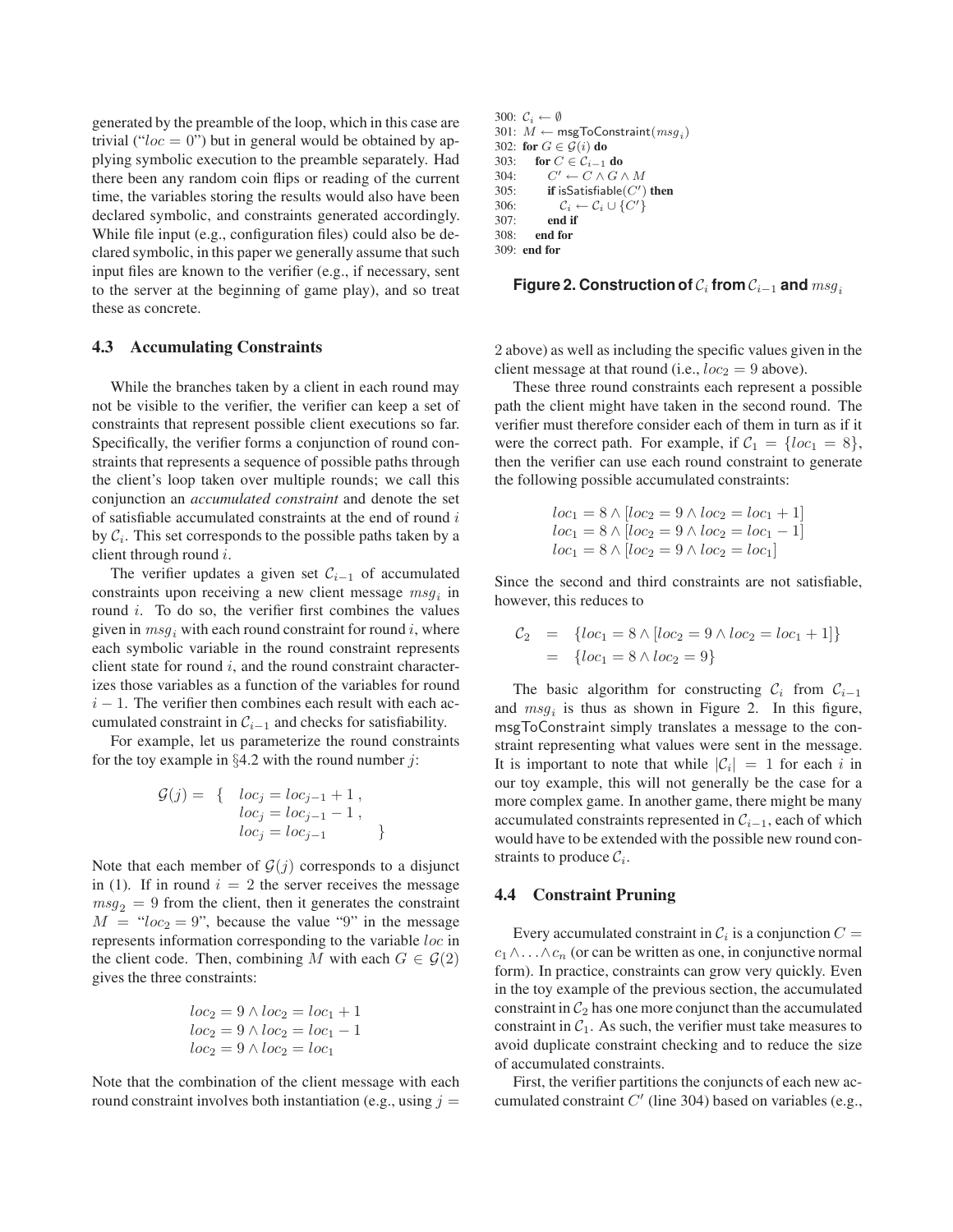$loc_2$ ) referenced by its conjuncts. Specifically, consider the undirected graph in which each conjunct  $c_k$  in  $C'$  is represented as a node and the edge  $(c_k, c_{k'})$  exists if and only if there is a variable that appears in both  $c_k$  and  $c_{k'}$ . Then, each connected component of this graph defines a block in the partition of  $C'$ . Because no two blocks for  $C'$  share variable references, the verifier can check each block for satisfiability independently (line 305), and each block is smaller, making each such check more efficient. And, since some accumulated constraints  $C'$  will share conjuncts, caching proofs of satisfiability for previously-checked blocks will allow shared blocks to be confirmed as satisfiable more efficiently.

Second, because round constraints refer only to variables in two consecutive rounds — i.e., any  $G \in \mathcal{G}(j)$  refers only to variables for round j and  $j - 1$  — the formulas G and  $M$  in line 304 will refer only to variables in rounds  $i$  and  $i - 1$ . Therefore, if there are blocks of conjuncts for  $C'$  in line 304 that contain no references to variables for round i, then these conjuncts cannot be rendered unsatisfiable in future rounds. Once the verifier determines that this block of conjuncts is satisfiable (line 305), it can safely remove the conjuncts in that block from  $C'$ .

#### **4.5 Server Messages**

Round constraints are not a function of only user inputs (and potentially random coin flips and time readings), but also messages from the server that the client processes in that round. We have explored two implementation strategies for accounting for server messages when generating round constraints:

- *Eager*: In this approach, *eager round constraints* are generated with the server-to-client messages marked symbolic in the client software, just like user inputs. Each member of  $\mathcal{G}(i)$  is then built by conjoining an eager round constraint with one or more conjuncts of the form "svrmsg =  $m$ ", where svrmsg is the symbolic variable for a server message in the client software, and  $m$  is the concrete server message that this variable took on in round *i*. We refer to this approach as "eager" since it enables precomputation of eager round constraints prior to verification, but in doing so also computes them for paths that may never be traversed in actual game play.
- *Lazy*: In this approach, *lazy round constraints* are generated from the client software after it has been instantiated with the concrete server-to-client messages that the client processed in that round; these round constraints for round *i* then constitute  $\mathcal{G}(i)$  directly. Since the server messages are themselves a function of game play, the lazy round constraints cannot be precomputed (as opposed to eager round constraints) but rather must be computed as part of verification. As such, the expense

of symbolic execution is incurred during verification, but only those paths consistent with server messages observed during game play need be explored.

In either case, it is necessary that the server log the messages it sent and that the verifier know which of these messages the client actually processed (versus, say, were lost). In our case study in §5, we will discuss how we convey this information to the server, which it records for the verifier.

As discussed above, the eager approach permits symbolic execution to be decoupled from verification, in that eager round constraints can be computed in advance of game play and then augmented with additional conjuncts that represent server messages processed by the client in that round. As such, the generation of round constraints in the eager approach is a conceptually direct application of a tool like KLEE (albeit one fraught with game-specific challenges, such as those we discuss in §5.4.1). The lazy approach, however, tightly couples the generation of round constraints and verification; below we briefly elaborate on its implementation.

To support the lazy approach, we extend KLEE by building a model of the network that permits it access to the log of messages the client processed (from the server) in the current round  $i$  and any message the client sent in that round. Below, we use the term *active path* to refer to an individual, symbolically executing path through the client code. Each active path has its own index into the message log, so that each can interact with the log independently.

To handle server-to-client messages from the log, we intercept the recv() system call and instead call our own replacement function. This function first checks to see that the next message in the network log is indeed a server-toclient message. If it is, we return the message and advance this active path's pointer in the log by one message. Otherwise, this active path has attempted more network reads in round *i* than actually occurred in the network log prior to reaching the breakpoint corresponding to a client-message send. In this case, we return zero bytes to the recv() call, indicating that no message is available to be read. Upon an active path reaching the breakpoint (which corresponds to a client send), if the next message in the log is not a clientto-server message, then this active path has attempted fewer network reads than the log indicates, and it is terminated as invalid. Otherwise, the round constraint built so far is added to  $G(i)$  and the logged client message is used to instantiate the new conjunct  $M$  in line 301 of Figure 2.

#### **4.6 Scaling to Many Clients**

Implementing our technique on a real-world online game with a large user base might require its own special implementation considerations. As we will see in §5, our eager and lazy implementations are not yet fast enough to per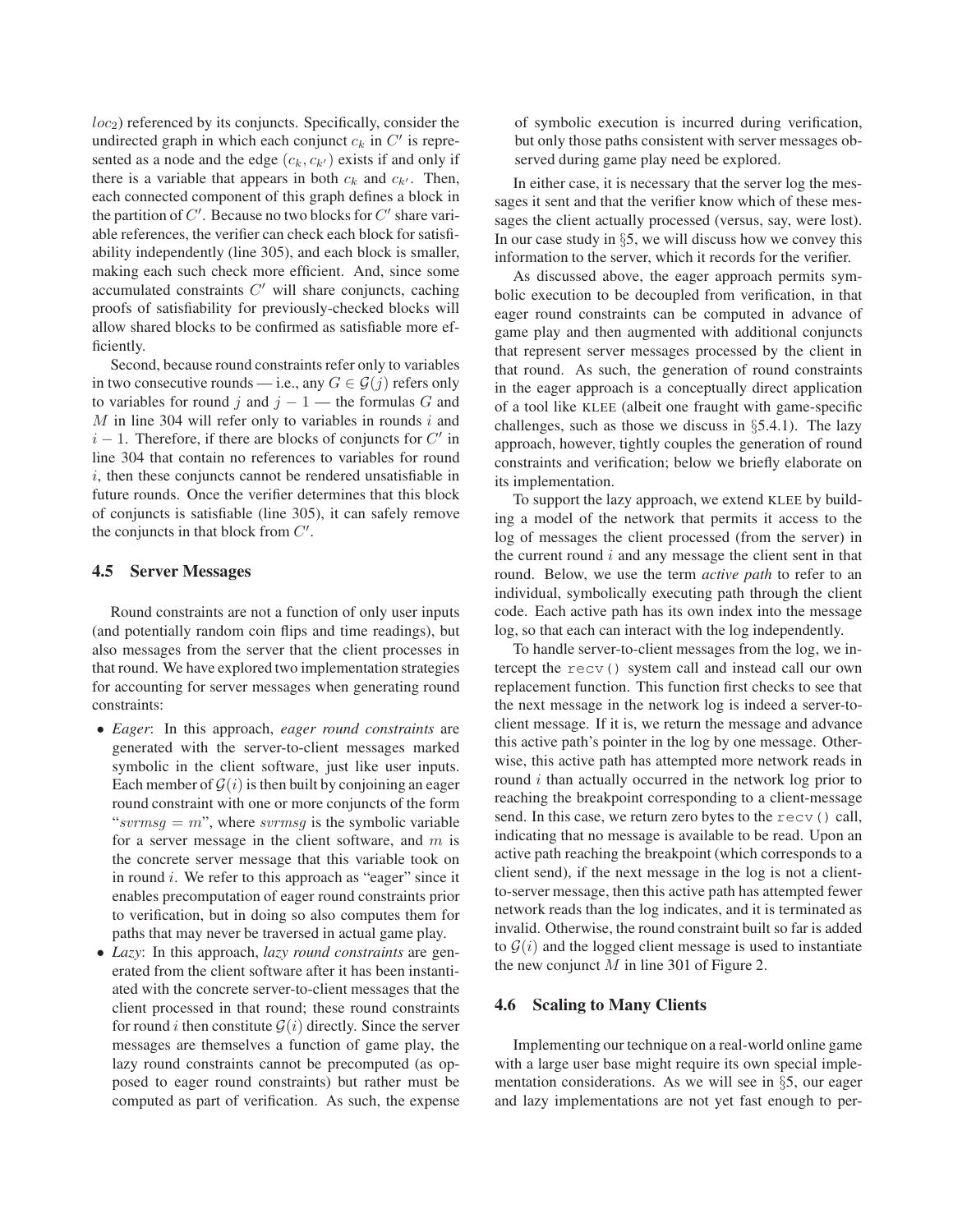form validation on the critical path of game play. So, the game operator must log all the messages to and from clients that are needed to validate game play offline. That said, the need for logging will not be news to game operators, and they already do so extensively:

LOG EVERYTHING, and offer <sup>a</sup> robust system for reviewing the logs. When hunting down bugs and/or reviewing player cries of foul, nothing makes the job of the GM easier than knowing that he/she has perfect information and can state with 100% accuracy when a player isn't telling the whole truth. [32]

As such, our approach introduces potentially little additional logging to what game operators already perform. Nevertheless, to minimize this overhead, game operators might use a log-structured file system [30]. Such file systems write data sequentially in a log-like structure and are optimized for small writes (as would be the case when logging client and server messages). Log-structured file systems have been implemented for NetBSD and Linux, for example.

Once the messages are logged, they can be searched later to extract a specific game trace to be checked (e.g., for a winning player). The checking itself can be parallelized extensively, in that the trace of a player can be checked independently of others', and even blocks within accumulated constraints  $C'$  (see §4.4) can be checked in parallel. Traces can also be partially checked, by starting in the middle of a trace, say at round  $i$  with client-to-server message  $msg_i$ , and checking from that point forward (i.e., with  $C_{i-1} = \{true\}$ ). Of course, while such a partial check can validate the internal consistency of the part of the trace that is checked, it will not detect inconsistencies between the validated part and other parts.

### **5 Case Study:** *XPilot*

In our first case study, we apply our technique to *XPilot*, an open-source multiplayer game written in about 150,000 lines of C code. *XPilot* uses a client-server architecture that has influenced other popular open source games. For example, the authors of *Freeciv* used *XPilot*'s client-server architecture as a basis for the networking in that game. *XPilot* was first released over 15 years ago, but it continues to enjoy an active user base. In fact, in July 2009, 7b5 Labs released an *XPilot* client for the Apple iPhone and Apple iPod Touch (see http://7b5labs.com/xpilotiphone), which is the most recent of several forks and ports of the *XPilot* code base over the years. We focus on one in particular called *XPilot NG* (*XPilot Next Generation*).

### **5.1 The Game**

The game's style resembles that of *Asteroids*, in which the player controls an avatar in the form of a spaceship, which she navigates through space, avoiding obstacles and battling other ships. But *XPilot* adds many new dimensions to game play, including computer-controlled players, several multiplayer modes (capture the flag, death match, racing, etc.), networking (needed for multiplayer), better physics simulation (e.g., accounting for fuel weight in acceleration), and updated graphics. In addition, *XPilot* is a highly configurable game, both at the client and the server. For example, clients can set key mappings, and servers can configure nearly every aspect of the game (e.g., ship mass, initial player inventory, probability of each type of powerup appearing on the map, etc.).

As we have discussed, developers of today's networked games design clients with little authoritative state in order to help address cheating. In keeping with that paradigm, *XPilot* was written with very little such state in the client itself. Despite this provision, there are still ways a malicious user can send invalid messages in an attempt to cheat. In *XPilot*, there are some sets of keys that the client should *never* report pressing simultaneously. For example, a player cannot press the key to fire (KEY FIRE SHOT) while at the same time pressing the key to activate his shield (KEY SHIELD). A valid game client will filter out any attempts to do so, deactivating the shield whenever a player is firing and bringing it back online afterward. However, an invalid game client might attempt to gain an advantage by sending a keyboard update that includes both keys. As it happens, the server does its own (manually configured) checking and so the cheat fails in this case, but the fact that the client behavior is verifiably invalid remains. There are numerous examples of similar cheats in online games that servers fail to catch, either because of programming errors or because that particular misuse of the protocol was unforeseen by the game developers. In our evaluations, we confirmed that our technique detects this attempt to cheat in *XPilot*, as expected. This detection was a direct result of the logic inherent in the game client, in contrast to the manually programmed rule in the *XPilot* server.

At the core of the architecture of the *XPilot* client is a main loop that reads input from the user, sends messages to the server, and processes new messages from the server. In §5.3 and §5.4, we describe the verification of *XPilot* client behavior by generating lazy round constraints and eager round constraints for this loop, respectively. However, we first describe modifications we made to *XPilot*, in order to perform verification.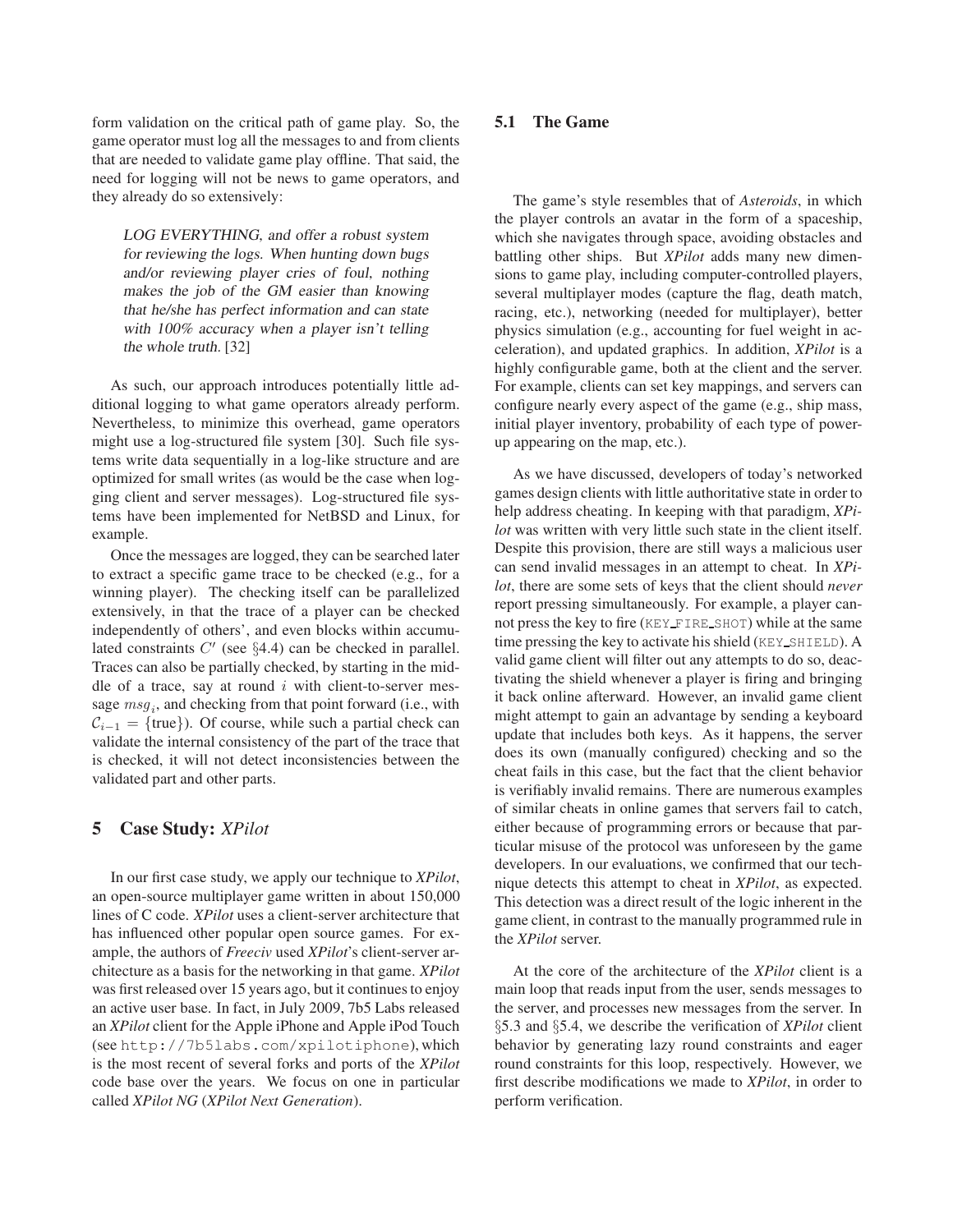### **5.2 Game Modifications**

**Message acknowledgments** Client-server communication in *XPilot* uses UDP traffic for its timeliness and decreased overhead — the majority of in-game packets are relevant only within a short time after they are sent (e.g., information about the current game round). For any traffic that must be delivered reliably (e.g., chat messages between players), *XPilot* uses a custom layer built atop UDP. Due to *XPilot*'s use of UDP and the fact that it can process arbitrary numbers of messages in a single client loop, we added to *XPilot* an acknowledgement scheme to inform the server of which inbound messages the client processed in each loop iteration and between sending its own messages to the server. The server logs this information for use by the verifier. There are many possible efficient acknowledgement schemes to convey this information; the one we describe in Appendix A assumes that out-of-order arrival of server messages is rare.

These acknowledgments enable the server to record a log of relevant client events in the order they happened (as reported by the client). For each client-to-server message that the server never received, the verifier simply replaces the constraint M implied by the missing message (see line 301 of Figure 2) with  $M =$  true.

**Floating-point operations** *XPilot*, like most games of even moderate size, includes an abundance of floating-point variables and math. However, it is not currently possible to generate constraints on floating-point numbers with KLEE. Therefore, we implement *XPilot*'s floating-point operations using a simple fixed-point library of our own creation. As a result, symbolic execution on the *XPilot* client produces constraints from this library for every mathematical operation in the client code involving a symbolic floating-point number. This, in turn, inflates the verification speeds reported in §5.4, in particular.

**Client trimming** The *XPilot* client, like presumably any game client, contains much code that is focused on enhancing the user gaming experience but that has no effect on the messages that the client could send to the server. To avoid analyzing this code, we trimmed much of it from the game client that we subjected to analysis. Below we summarize the three classes of such code that we trimmed. Aside from these three types of code, we also trimmed mouse inputhandling code, since all game activities can be performed equivalently using the keyboard.

First, several types of user inputs impact only the graphical display of the game but have no effect on the game's permissible behaviors as seen by the server. For example, one type of key press adjusts the display of game-play statistics on the user's console. As such, we excised these inputs from the client software for the purposes of our analysis.

Second, there are certain "reliable" messages the server

sends the client (using the custom reliable-delivery protocol built over UDP). Reliable traffic is vital to the set-up and tear-down of games and game connections, but once play has begun, reliable messages are irrelevant for game play. Types of messages the server sends reliably are in-game chat messages (both among players and from the server itself), information about new players that have joined, and score updates, all of which are relatively infrequent and purely informational, in the sense that their delivery does not alter the permissible client behaviors. As such, we ignored them for the purpose of our analysis.

Third, KLEE is built upon LLVM and requires the input executable to be compiled into the LLVM intermediate representation (IR). Like all software, *XPilot* does not execute in isolation and makes use of external libraries; not all of these were compiled into LLVM IR. Specifically, the graphics library was not symbolically executed by KLEE, and instead any return values from graphics calls that *XPilot* later needed were simply declared symbolic.

#### **5.3 Verification with Lazy Round Constraints**

In this section we measure the performance of verification using lazy round constraints. As discussed in §4, lazy round constraints are generated once the client-to-server and server-to-client messages are known. Thus, the only unknown inputs to the game client when generating lazy round constraints are the user inputs and time readings (and random coin flips, but these do not affect server-visible behavior in *XPilot*).

In generating lazy round constraints, we departed slightly from the description of our approach in §4, in that we inserted multiple breakpoints in the client event loop, rather than only a single breakpoint. Each breakpoint provides an opportunity to prune accumulated constraints and, in particular, to delete multiple copies of the same accumulated constraint. This is accomplished using a variant of the algorithm in Figure 2, using constraints derived from prefixes of the loop leading to the breakpoint, in place of full round constraints. Some of these extra breakpoints correspond to the (multiple) send locations in *XPilot*'s loop. Aside from this modification, we implemented our approach as described in §4.

We ran our lazy client verifier on a 2,000-round *XPilot* game log (about a minute of game-play time) using a machine with a 2.67GHz processor. Figure 3(a) describes the per-round validation cost (in seconds) using a box-andwhiskers plot per 125 rounds: the box illustrates the 25th, 50th, and 75th percentiles; the whiskers cover points within 1.5 times the interquartile range; and circles denote outliers. The per-round verification times averaged 14.7s with a standard deviation of 3.8s. As an aside, in every round, there was exactly one remaining satisfiable accumulated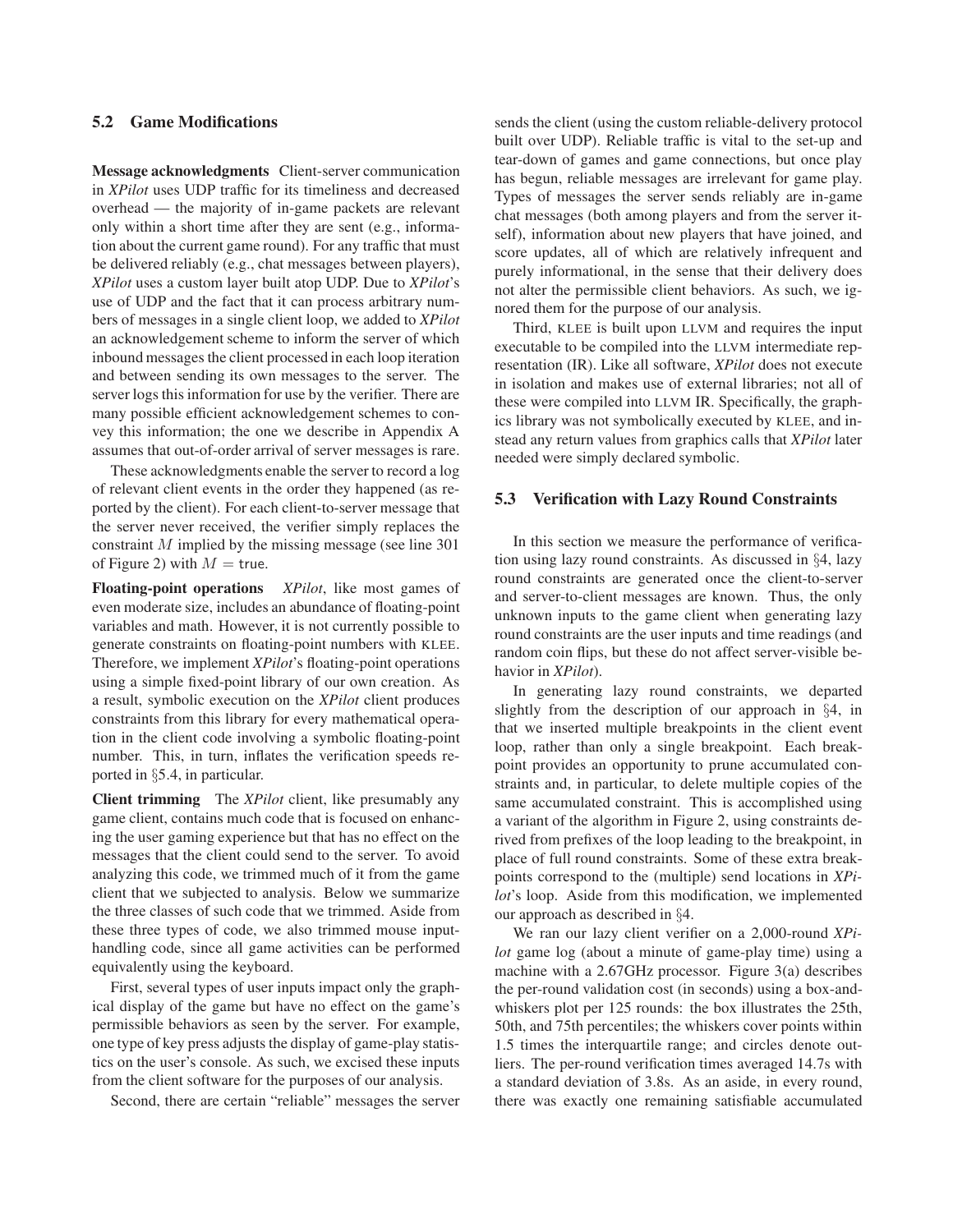

(a) Cost per round (lazy)



(b) Cost per round (lazy) with *XPilot*-specific optimizations

**Figure 3. Verification cost per round using lazy round constraints, while checking a 2,000-round** *XPilot* **game log**

constraint, indicating that, without client state, there is little ambiguity at the verifier about exactly what is happening inside the client program, even from across the network.

By employing an *XPilot*-specific optimization, we were able to significantly improve verification performance. After the trimming described in §5.2, the user input paths that we included within our symbolic execution of the client each caused another client-to-server message to be sent, and so the number of such sends in a round indicates to the verifier an upper bound on the number of user inputs in that round. As such, we could tune the verifier's symbolic execution to explore only paths through the client where the number of invocations of the input-handling function equals the number of client messages for this round in the log. This optimization yields the graph in Figure 3(b). Notice that there are three distinct bands in the graph, corresponding to how many times the input-handling function within

the game client was called. The first band contains rounds which called the input handler zero times and represents the majority (90.1%) of the total rounds. These rounds were the quickest to process, with a mean cost of 26.1ms and a standard deviation of 10.0ms. The next-largest band (5.1%) contains rounds which called the input handler only once. These rounds took longer to process, with a mean of 3.38s and a standard deviation of 650ms. The final band represents rounds with more than one call to the input-handling function. This band took the longest to process (14.9s, on average), but it was also the smallest, representing only 4.1% of all rounds.

#### **5.4 Verification with Eager Round Constraints**

In this section we discuss verification of *XPilot* using eager constraint generation. Recall that eager round constraints are precomputed from the sanctioned client software without knowledge of the messages the client will process in any given loop iteration. However, we found this approach to require substantial manual tuning to be practical, as we describe below.

#### **5.4.1 Manual Tuning**

A direct application of our method for generating eager round constraints for the *XPilot* client loop would replace the user key press with symbolic input and any incoming server message with a symbolic buffer, and subject the resulting client program to KLEE. Such a direct application, however, encountered several difficulties. In this section we describe the main difficulties we encountered in this direct approach and the primary adaptations that we made in order to apply it to the *XPilot* client. These adaptations highlight an important lesson: the eager technique, while largely automatic, can require some manual tuning to be practical. Because our technique is targeted toward game developers, we believe that allowing for such manual tuning is appropriate.

**Frame processing** In *XPilot*, messages from the server to the client describing the current game state are called *frames*. Each frame is formed of a chain of game *packets* (not to be confused with network packets). The first and last packets in a frame are always special start-of-frame and end-of-frame packets, called PKT START and PKT END. Figure 4 shows an *XPilot* frame, containing a packet of type PKT FUEL and potentially others (indicated by ". . ."). Packet headers are a single byte, followed by packet data that can carry anything from a single byte to an arbitrarylength, NULL-terminated string, depending on the packet type. Frames may contain multiple packet types and multiple instances of the same packet type.

Consider the client's frame-processing algorithm. Given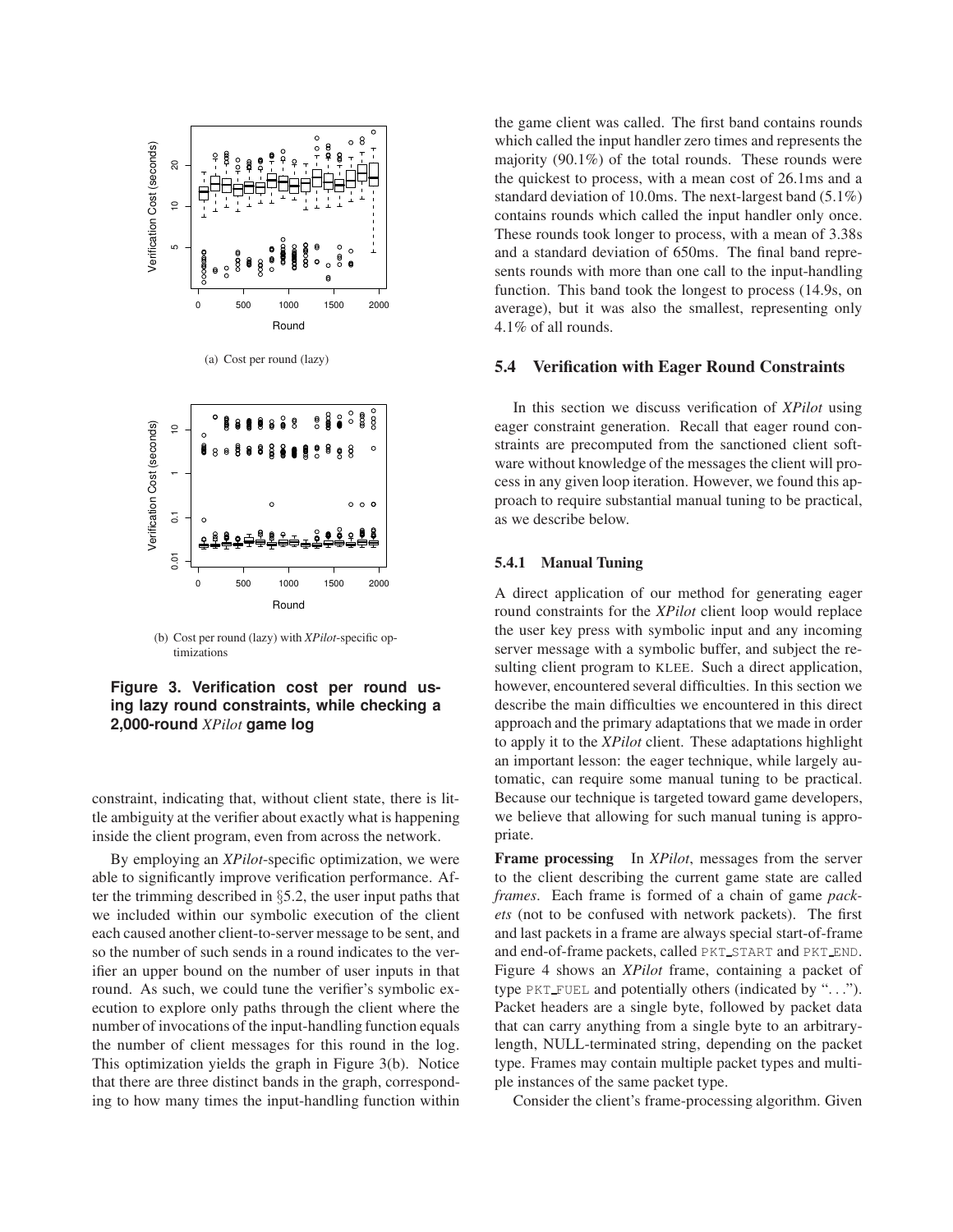

**Figure 4.** *XPilot* **frame layout**

a frame, it reads the packet header (i.e., the first byte), then calls the handler for that packet, which processes the packet and advances the frame pointer so that the new "first byte" is the packet header of the next packet in the frame. This continues until the packet handler for PKT END is called, the return of which signifies the end of the frame handling. Therefore, given a completely symbolic buffer representing the frame, our symbolic execution would need to walk the client code for *each possible sequence* of packets in a frame, up to the maximum frame size. But *XPilot* has dozens of packet types, some of which include a very small amount data. As evidence of the infeasibility of such an approach, consider the following (very conservative) lower bound on the number of packet sequences: There are at least 10 types of packets that we considered whose total size is at most 5 bytes. The maximum size for a server-to-client frame in *XPilot* is 4,096 bytes, which means there is room for over 800 of these packets. That gives *at least*  $10^{800}$  possible packet sequences that symbolic execution would traverse to generate constraints, which is obviously infeasible.

To make eager constraint generation feasible, then, we adapt our approach to generate round constraints by starting and stopping symbolic execution at multiple points within the loop, as opposed to just the beginning and end of the loop. In particular, we apply symbolic execution to the frame processing and user input processing portions of the loop separately, to obtain *user-input constraints* and *frame-processing constraints*, which in turn the verifier pieces together *during verification* to construct the round constraints. Moreover, the verifier can construct the frame-processing constraints on the basis of the particular frame the server sent to the client. It does so dynamically from packet-processing constraints that characterize how the client should process each packet in the particular frame. For example, if the only packet types were PKT START, PKT FUEL, PKT TIME LEFT, and PKT END, the packet-processing constraints representing the processing of a single packet would be

```
(p = \text{PKT\_START}) \wedge (constraints_ for (PKT\_START))(p = \text{PKT_FUEL}) \wedge (constraints_for(\text{PKT_FUEL}))(p = \text{PKT\_TIME\_LEFT}) \wedge (constraints_ for (PKT\_TIME\_LEFT))(p = \text{PKT\_END}) \wedge (constraints\_for(\text{PKT\_END}))
```
where  $p$  is a variable for the packet type and constraints for(PKT START) represents the additional constraints that would result from symbolic execution of the packet handler for PKT START. With this new model of packet processing, the verifier can build a frame-processing constraint to represent any given frame from the logs. In this way, when the verifier checks the behavior of a given client, it does so armed with the frames the server sent to the client, the messages the server received from the client, and the frame-processing constraints that characterize the client's processing of each frame, which the verifier constructs from the packet-processing constraints.

**Packet processing** Certain individual packet types present their own tractability challenges as well. For example, the payload for a certain packet begins with a 32-bit mask followed by one byte for each bit in the mask that is equal to 1. The client then stores these remaining bytes in a 32-byte array at the offsets determined by the mask (setting any bytes not included in the message to 0). In the packet handler, the *XPilot* client code must sample the value of each bit in the mask in turn. Since the payload (and thus the mask) is symbolic, each of these conditionals results in a fork of two separate paths (for the two possible values of the bit in question). Our symbolic execution of this packet handler, then, would produce over 4 billion round constraints, which is again infeasible. We could have changed the *XPilot* network protocol to avoid the using mask, sending 32 bytes each time, but doing so would increase network bandwidth needlessly. Instead, we note that the result of this packet handler is that the destination array is set according to the mask and the rules of the protocol. We thus added a simple rule to the verifier that, when processing a packet of this type, generates a constraint defining the value of the destination array directly, exactly as the packet handler would have. Then, when symbolically executing the packet handlers, prior to verification, we can simply skip this packet.

To avoid similar modifications to the extent possible, we pruned the packets the verifier considers during verification to only those that are necessary. That is, there are several packet types that will not alter the permissible behaviors of the client as could be witnessed by the server, and so we ignored them when applying our technique. Most of these packet types represent purely graphical information. For example, a packet of type PKT ITEM simply reports to the client that a game item of a given type (e.g., a power-up or a new weapon) is floating nearby at the given coordinates. These instructions allow the client to draw the item on the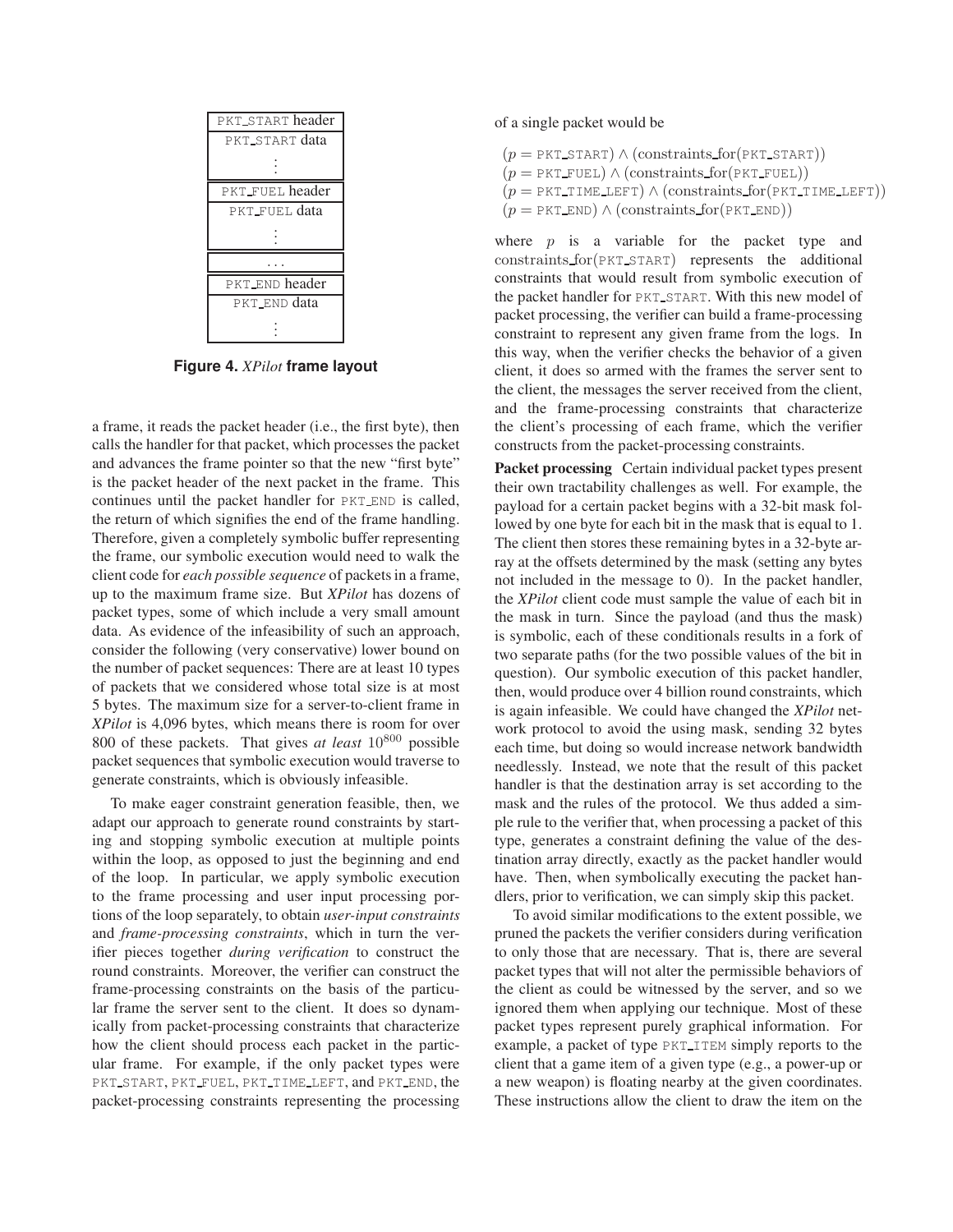screen, but they do not affect the valid client behaviors as observable by the verifier.<sup>1</sup>

**User input** The first part of the client input loop checks for and handles input from the player. Gathering user-input constraints is fairly straightforward, with the exception that *XPilot* allows players to do an extensive amount of keyboard mapping, including configurations in which multiple keys are bound to the same function, for example. We simplified the generation of constraints by focusing on the user actions themselves rather than the physical key presses that caused them. That is, while generating constraints within the userinput portion of *XPilot*, we begin symbolic execution *after* the client code looks up the in-game action bound to the specific physical key pressed, but *before* the client code processes that action. For example, if a user has bound the action KEY FIRE SHOT to the key 'a', our analysis would focus on the effects of the action KEY FIRE SHOT, ignoring the actual key to which it is bound. However, as with other client configuration options, the keyboard mapping could easily be sent to the server as a requirement of joining the game, invoking a small, one-time bandwidth cost that would allow the verifier to check the physical key configuration.

#### **5.4.2 Eager Verification Performance**

We ran our eager client verifier on the same 2,000-round *XPilot* game log and on the same computer as the test in §5.3. Figure 5 describes the per-round validation cost (in seconds) using a box-and-whiskers plot. As in Figure 3(b), we employed here an *XPilot*-specific optimization by observing that the number of client messages in a round bounds the number of user inputs in that round. As such, in piecing together round constraints, the verifier includes a number of copies of user-input constraints (see  $\S 5.4.1$ ) equal to the client sends in that round. Figure 5 exhibits three bands (the third comprising a few large values), corresponding to different numbers of copies. The large percentage of rounds contained no user inputs and were the quickest to process, with a mean cost of 1.64s and a standard deviation of 0.232s. A second band of rounds — those with a single user input — took longer to process, with a mean of 11.3s and a standard deviation of 1.68s. Remaining rounds contained multiple user inputs and took the longest to process (34.2s, on average), but they were by far the least frequent.

Comparing Figures 5 and 3(b), the times for the eager approach are substantially slower than those for the lazy approach, when applied to *XPilot*. This performance loss



**Figure 5. Verification cost per round using eager round constraints and** *XPilot***-specific optimizations, while checking a 2,000-round** *XPilot* **game log**

is due to the fact that a large portion of the *XPilot* client code is dedicated to handling server messages. And while the verifier in the eager case has preprocessed this portion of the code, the resulting round constraints are much more complex than in the lazy approach, where the the verifier knows the exact values of the server messages when generating round constraints. This complexity results in constraint solving in the eager case (line 305 of Figure 2) being more expensive.

It is also important to recall that lazy and eager are not interchangeable, at least in terms of game developer effort. As discussed in §5.4.1, achieving feasible generation of eager round constraints required substantial additional manual tuning, and consequently greater opportunity for programmer error. As such, it appears that eager is an inferior approach to lazy for *XPilot*. Another comparison between lazy and eager, with differing results, will be given in §6.

### **6 Case Study:** *Cap-Man*

Our client verification technique challenges the current game-design philosophy by allowing servers to relinquish authoritative state to clients while retaining the ability to validate client behavior and thus detect cheating. As a way of demonstrating this notion, we have written a game called *Cap-Man* that is based on the game *Pac-Man*. In some ways *Cap-Man* is easier to validate than *XPilot* was — it represents a considerably smaller code base (approximately 1,000 lines of C code) and state size. However, whereas *XPilot* was written with virtually no authoritative client state, we will see that *Cap-Man* is intentionally rife

<sup>&</sup>lt;sup>1</sup>In particular, whether the client processes this packet is irrelevant to determining whether the client can pick up the game item described in the packet. Whether the client obtains the item is unilaterally determined *by the server* based on it computing the client's location using the low-level client events it receives — an example of how nearly all control is stripped from clients in today's games, owing to how they cannot be trusted.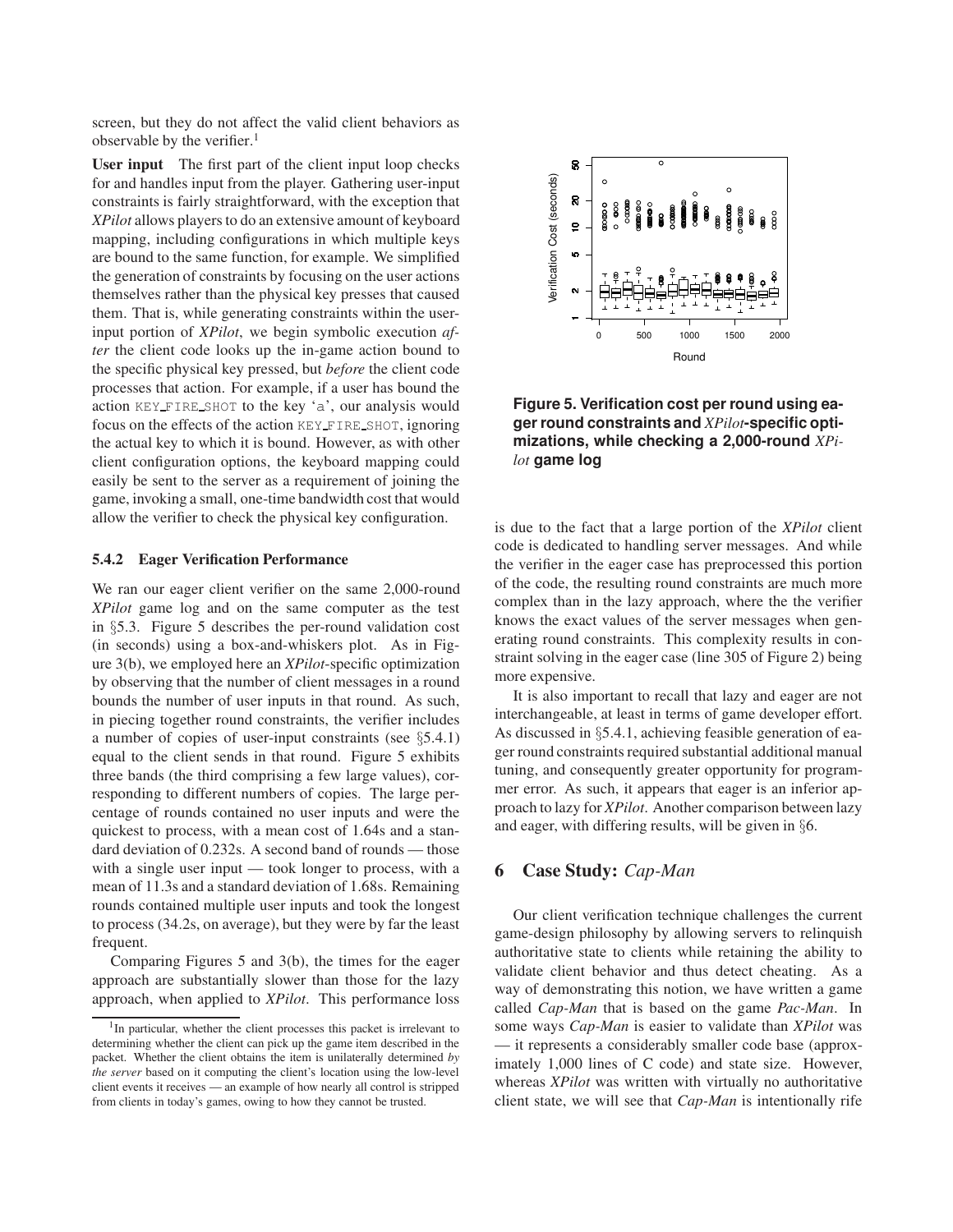with it, providing a more interesting challenge for our technique because it is so much more vulnerable to invalid messages. The size of its code base also allows us to conduct a more direct comparison between lazy and eager verification.

### **6.1 The Game**

*Cap-Man* is a *Pac-Man*-like game in which a player controls an avatar that is allowed to move through a discrete, two-dimensional map with the aim of consuming all remaining "food" items before being caught by the various enemies (who are also wandering the map). Each map location is either an impenetrable wall or an open space, and the open spaces can contain an avatar, an enemy, pieces of food, a power-up, or nothing at all. When a player reaches a map location that contains food or a power-up, he automatically consumes it. Upon consuming a power-up, the player enters a temporary "power-up mode," during which his pursuers reverse course — trying to escape rather than pursue him — and he is able to consume (and temporarily displace) them if he can catch them. In addition to these features (which were present in *Pac-Man* as well), we have added a new feature to *Cap-Man* to invite further abuse and create more uncertainty at the server: A player may set a bomb (at his current location), which will then detonate 5 rounds in the future, killing any enemies (or the player himself) within a certain radius on the map. Players are not allowed to set a second bomb until the first bomb has detonated.

*Cap-Man* uses a client-server architecture, which we designed specifically to go against current game-development best practices: i.e., it is the *server*, not the client, which has a minimum of authoritative state. The client tracks his own map position, power-up-mode time remaining, and bombplacement details. Specifically, at every round, the client sends a message to the server indicating its current map position and remaining time in power-up mode. It also sends the position of a bomb explosion, if there was one during that round. Note that the client never informs the server when it decides to *set* a bomb. It merely announces when and where detonation has occurred. The server, in contrast, sends the client the updated positions of his enemies — this being the only game state for which the server has the authoritative copy.

The design of *Cap-Man* leaves it intentionally vulnerable to a host of invalid-message attacks. For example, although valid game clients allow only contiguous paths through the map, a cheating player can arbitrarily adjust his coordinates, ignoring the rules of the game — a cheat known in gamesecurity parlance as "telehacking." He might also put himself into power-up mode at will, without bothering to actually consume a power-up. Finally, there is no check at the

server to see whether or not a player is lying about a bomb placement by, for example, announcing an explosion at coordinates that he had not actually occupied 5 rounds earlier. In fact, the *Cap-Man* server contains no information about (or manual checks regarding) the internal logic of the game client.

In order to detect cheating in *Cap-Man*, we apply our technique in both its lazy and eager flavors. Due to *Cap-Man*'s smaller size and simpler code structure, we can generate round constraints over an entire iteration of the main loop in each case, without the need to compartmentalize the code and adopt significant trimming measures as we did for *XPilot*.

### **6.2 Evaluation**

Using our technique, we are able to detect invalidcommand cheats of all the types listed above. Below we present the results of client-validity checks on a game log consisting of 2,000 rounds (about 6-7 minutes of game-play time), during which the player moved around the map randomly, performing (legal) bomb placements at random intervals.

Figure 6 shows that the verification costs for *Cap-Man* were consistently small, with a mean and standard deviation of 814ms and 1.10s for verification via lazy round constraints (Figure  $6(a)$ ) and a mean and standard deviation of 260ms and 45.0ms for verification using eager round constraints (Figure 6(b)). The lazy method was (on average) roughly 2.5 times slower than the eager method, owing to the overhead of symbolic execution to compute round constraints for each round individually during verification. While in the *XPilot* case study, eager verification required significantly greater development effort (see §5.4.1), this additional effort was unnecessary with *Cap-Man* due to its relative simplicity.

Figure 6(c) shows the number of satisfiable accumulated constraints, which did not trend upward during the run. Note that these values were identical for both the eager and lazy approaches, as expected. In the case of *XPilot*, the number of satisfiable accumulated constraints was always 1, but in *Cap-Man* there were often multiple accumulated constraints that remained satisfiable at any given round. This increase resulted primarily from state the *Cap-Man* client maintains but does not immediately report to the server (e.g., whether a bomb has been set). The relationship between this hidden state and the number of satisfiable accumulated constraints is an important one. Consider the verification of a *Cap-Man* game that is currently in round i, with no bomb placements in the last 5 rounds (unbeknownst to the verifier). The verifier must maintain accumulated constraints that reflect possible bomb placements at each of rounds  $i - 4$  through i. Upon encountering  $msg_{i+1}$  with an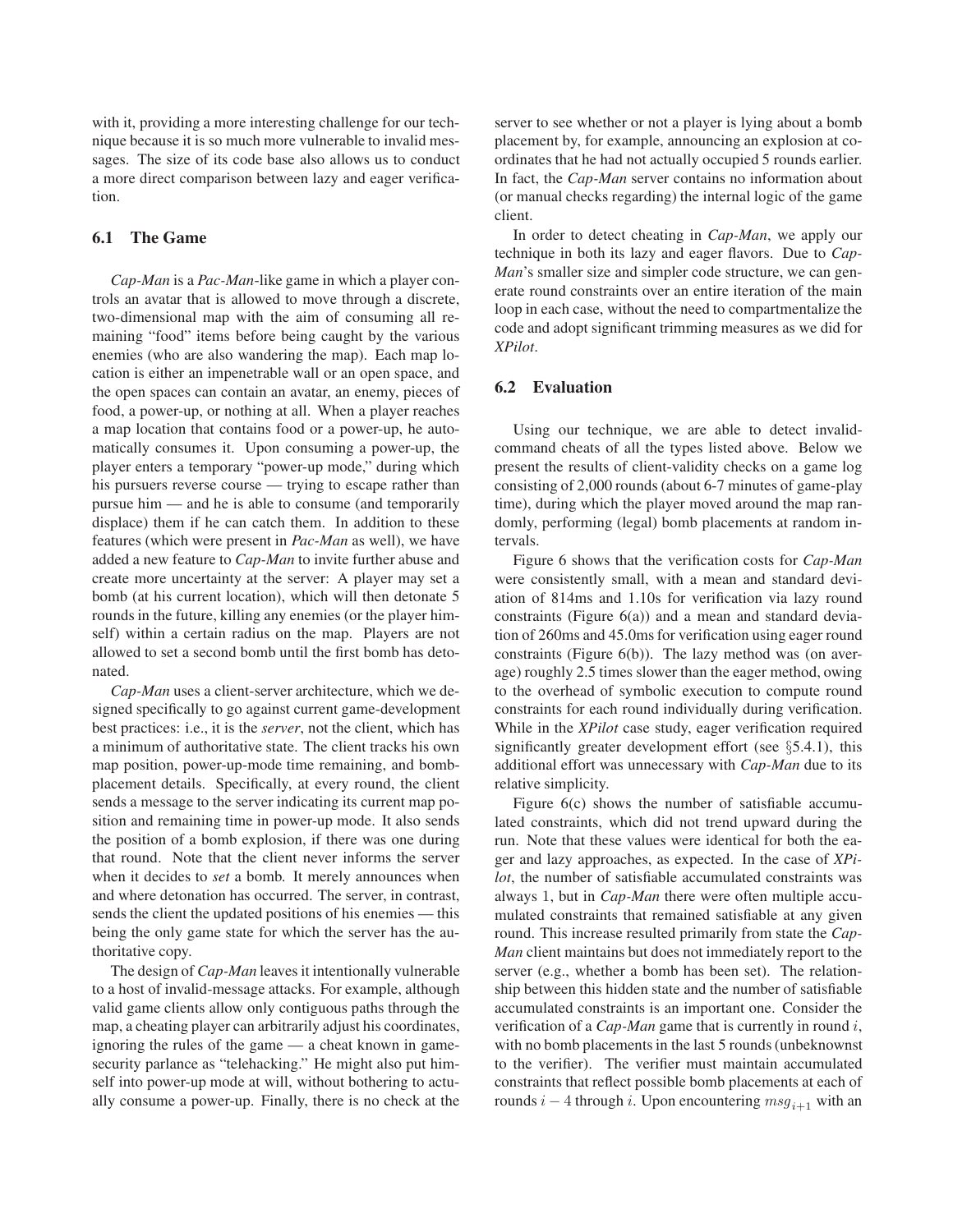

**Figure 6. Verifying a 2,000-round** *Cap-Man* **game log**

announcement of a bomb explosion, the verifier can discard not only all current accumulated constraints which do *not* include a bomb placement at round  $i - 4$  but also those accumulated constraints which *do* include bomb placements in rounds  $i-3$  through  $i+1$ , because players can only have one pending bomb at a time. This rule was not manually configured into the verifier— it was inferred automatically from the client code itself.

# **7 Conclusion**

The need to detect cheats in online games has heavily influenced game design for well more than a decade. Cheating has driven game developers to minimize or eliminate the management of authoritative state at game clients. These measures have direct impact on the game operator's bottom line, in particular due to the inflated bandwidth costs that result and to the manual and heuristic (and hence ongoing) effort of programming server-side checks on client behaviors.

In this paper we have developed a new approach to validate the server-visible behavior of game clients. Our approach validates that game-client behavior is a subset of the behaviors that would be witnessed from the sanctioned game-client software, in light of both the previous behaviors from the client and the game state sent to that client. Our technique exploits a common structure in game clients, namely a loop that accepts server and user inputs, manages client state, and updates the server with information necessary for multiplayer game play. Our technique applies symbolic execution to this loop to produce constraints that describe its effects. The game operator can then check the consistency of client updates with these constraints offline, in an automated fashion. We explored both lazy and eager approaches to constraint generation, and investigated the programmer effort each entails and their performance in two case studies.

In our first case study, we applied our validation approach to *XPilot*, an existing open-source multiplayer game. We detailed the ways we adapted our technique, in both the lazy and eager variants, to allow for efficient constraint generation and server-side checking. While this effort demonstrated the application of our approach to a real game, it was less satisfying as a test for our technique, in that *XPilot* was developed in the mold of modern games — with virtually no authoritative state at the client. We thus also applied our technique to a simple game of our own design that illustrated the strengths of our technique more clearly.

We believe that the advance in this paper can change how game developers address an important class of game cheats today, and in doing so opens up new avenues of game design that permit lower bandwidth utilization and better performance. We plan to examine the application of this technique to other types of distributed applications in future work.

### **Acknowledgements**

We are deeply grateful to Cristian Cadar, Daniel Dunbar, and Dawson Engler for helpful discussions and for permitting us access to an early release of KLEE. Srinivas Krishnan, Alana Libonati, Andy White and the anonymous reviewers provided helpful comments on drafts of this paper. This work was supported in part by NSF awards CT-0756998 and TC-0910483.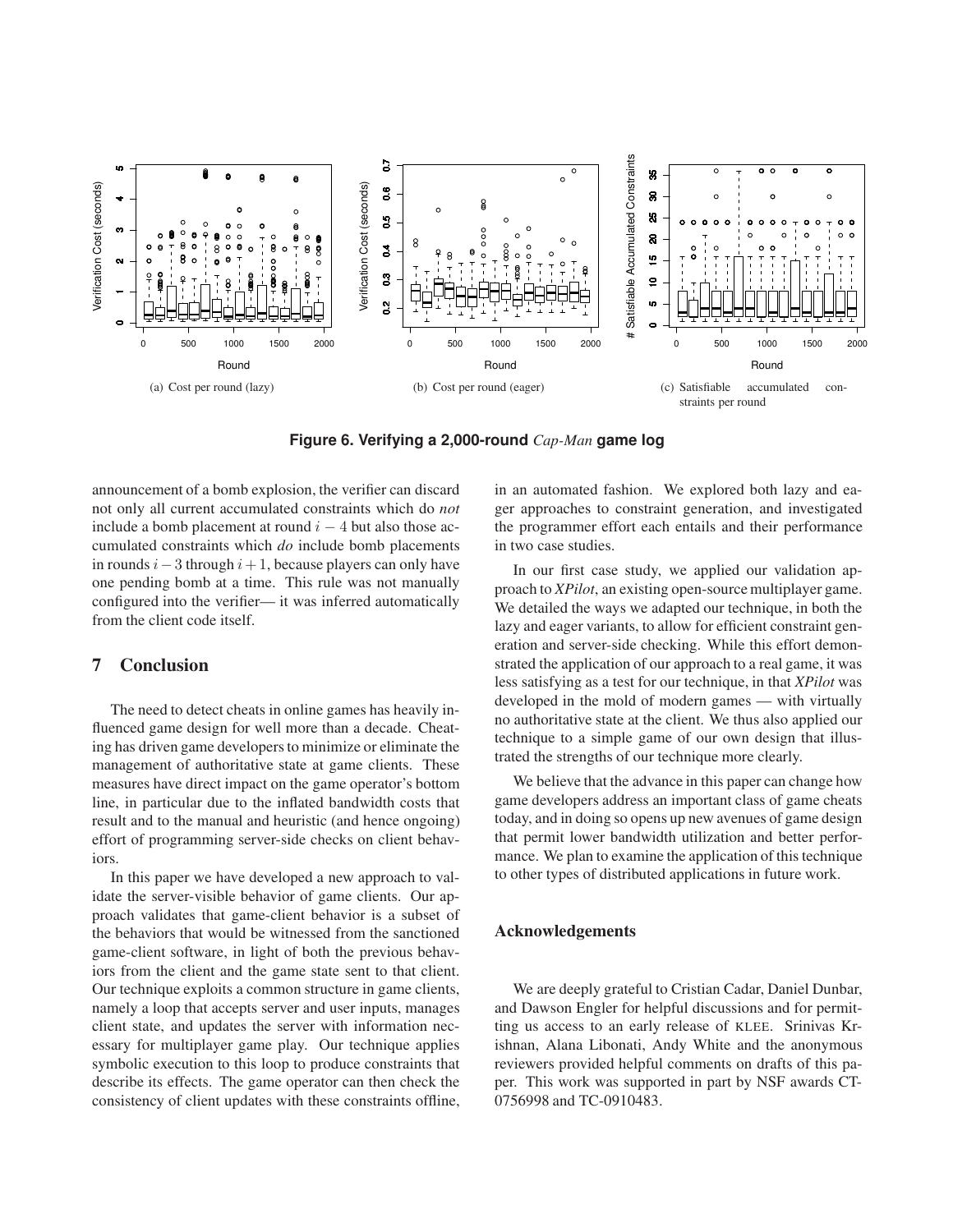## **References**

- [1] L. Alexander. World of warcraft hits 10 million subscribers, Jan. 2008. http://www.gamasutra.com/ php-bin/news\_index.php?story=17062.
- [2] N. E. Baughman and B. N. Levine. Cheat-proof playout for centralized and distributed online games. In *Proceedings of IEEE INFOCOM*, Apr. 2001.
- [3] D. Brumley, J. Newsome, D. Song, H. Wang, and S. Jha. Towards automatic generation of vulnerability-based signatures. In *Proceedings of the 2006 IEEE Symposium on Security and Privacy*, May 2006.
- [4] D. Brumley, H. Wang, S. Jha, and D. Song. Creating vulnerability signatures using weakest pre-conditions. In *Proceedings of the 2007 Computer Security Foundations Symposium*, July 2007.
- [5] C. Cadar, D. Dunbar, and D. Engler. KLEE: Unassisted and automatic generation of high-coverage tests for complex systems programs. In *Proceedings of the 8th USENIX Symposium on Operating Systems Design and Implementation*, Dec. 2008.
- [6] C. Cadar, V. Ganesh, P. M. Pawlowski, D. L. Dill, and D. R. Engler. EXE: Automatically generating inputs of death. In *Proceedings of the 13th ACM Conference on Computer and Communications Security*, Nov. 2006.
- [7] K.-T. Chen, J.-W. Jiang, P. Huang, H.-H. Chu, C.-L. Lei, and W.-C. Chen. Identifying MMORPG bots: A traffic analysis approach. In *Proceedings of the 2006 ACM SIGCHI International Conference on Advances in Computer Entertainment Technology*, June 2006.
- [8] K.-T. Chen, H.-K. K. Pao, and H.-C. Chang. Game bot identification based on manifold learning. In *Proceedings of the 7th ACM SIGCOMM Workshop on Network and System Support for Games*, pages 21–26, Oct. 2008.
- [9] S. Chong, J. Liu, A. C. Myers, X. Qi, N. Vikram, L. Zheng, and X. Zheng. Secure web applications via automatic partitioning. In *Proceedings of the 21st ACM Symposium on Operating Systems Principles*, pages 31–44, Oct. 2007.
- [10] E. Cronin, B. Filstrup, and S. Jamin. Cheat-proofing dead reckoned multiplayer games. In *Proceedings of the 2nd International Conference on Application and Development of Computer Games*, Jan. 2003.
- [11] M. DeLap, B. Knutsson, H. Lu, O. Sokolsky, U. Sammapun, I. Lee, and C. Tsarouchis. Is runtime verification applicable to cheat detection? In *Proceedings of 3rd ACM SIGCOMM Workshop on Network and System Support for Games*, Aug. 2004.
- [12] W. Feng, E. Kaiser, and T. Schluessler. Stealth measurements for cheat detection in on-line games. In *Proceedings of the 7th ACM SIGCOMM Workshop on Network and System Support for Games*, pages 15–20, Oct. 2008.
- [13] V. Ganesh and D. L. Dill. A decision procedure for bitvectors and arrays. In *Computer Aided Verification, 19th International Conference, CAV 2007*, pages 519–531, July 2007.
- [14] J. T. Giffin, S. Jha, and B. P. Miller. Detecting manipulated remote call streams. In *Proceedings of the 11th USENIX Security Symposium*, Aug. 2002.
- [15] J. Goodman and C. Verbrugge. A peer auditing scheme for cheat elimination in MMOGs. In *Proceedings of the 7th ACM SIGCOMM Workshop on Network and System Support for Games*, pages 9–14, Oct. 2008.
- [16] A. Guha, S. Krishnamurthi, and T. Jim. Using static analysis for Ajax intrusion detection. In *Proceedings of the 18th International World Wide Web Conference*, pages 561–570, Apr. 2009.
- [17] S. Hawkins, consultant for Sega of America. Quoted [29, p. 182].
- [18] G. Hoglund and G. McGraw. *Exploiting Online Games: Cheating Massively Distributed Systems*. Addison-Wesley Professional, 2007.
- [19] D. A. Huffman. A method for the construction of minimumredundancy codes. *Proceedings of the Institute of Radio Engineers*, 40(9):1098–1101, Sept. 1952.
- [20] T. Izaiku, S. Yamamoto, Y. Murata, N. Shibata, K. Yasumoto, and M. Ito. Cheat detection for MMORPG on P2P environments. In *Proceedings of 5th ACM SIGCOMM Workshop on Network and System Support for Games*, Oct. 2006.
- [21] S. Jha, S. Katzenbeisser, C. Schallhart, H. Veith, and S. Chenney. Enforcing semantic integrity on untrusted clients in networked virtual environments (extended abstract). In *Proceedings of the 2007 IEEE Symposium on Security and Privacy*, pages 179–186, May 2007.
- [22] P. Kabus, W. W. Terpstra, M. Cilia, and A. P. Buchmann. Addressing cheating in distributed MMOGs. In *Proceedings of 4th ACM SIGCOMM Workshop on Network and System Support for Games*, Oct. 2005.
- [23] E. Kaiser, W. Feng, and T. Schluessler. Fides: Remote anomaly-based cheat detection using client emulation. In *Proceedings of the 16th ACM Conference on Computer and Communications Security*, Nov. 2009.
- [24] C. Kruegel, E. Kirda, D. Mutz, W. Robertson, and G. Vigna. Automating mimicry attacks using static binary analysis. In *Proceedings of the 14th USENIX Security Symposium*, pages 161–176, July 2005.
- [25] Y. Lyhyaoui, A. Lyhyaoui, and S. Natkin. Online games: Categorization of attacks. In *Proceedings of the 2005 International Conference on Computer as a Tool (EUROCON)*, Nov. 2005.
- [26] M. Magiera. Videogames sales bigger than DVD-Blu-ray for first time, Jan. 2009. http://www.videobusiness. com/article/CA6631456.html.
- [27] S. Mitterhofer, C. Platzer, C. Kruegel, and E. Kirda. Serverside bot detection in massive multiplayer online games. *IEEE Security and Privacy*, 7:18–25, 3 2009.
- [28] C. Mönch, G. Grimen, and R. Midtstraum. Protecting online games against cheating. In *Proceedings of 5th ACM SIGCOMM Workshop on Network and System Support for Games*, Oct. 2006.
- [29] J. Mulligan and B. Patrovsky. *Developing Online Games: An Insider's Guide*. New Riders Publishing, 2003.
- [30] M. Rosenblum and J. K. Ousterhout. The design and implementation of a log-structured file system. *ACM Transactions on Computer Systems*, 10(1):26–52, 1992.